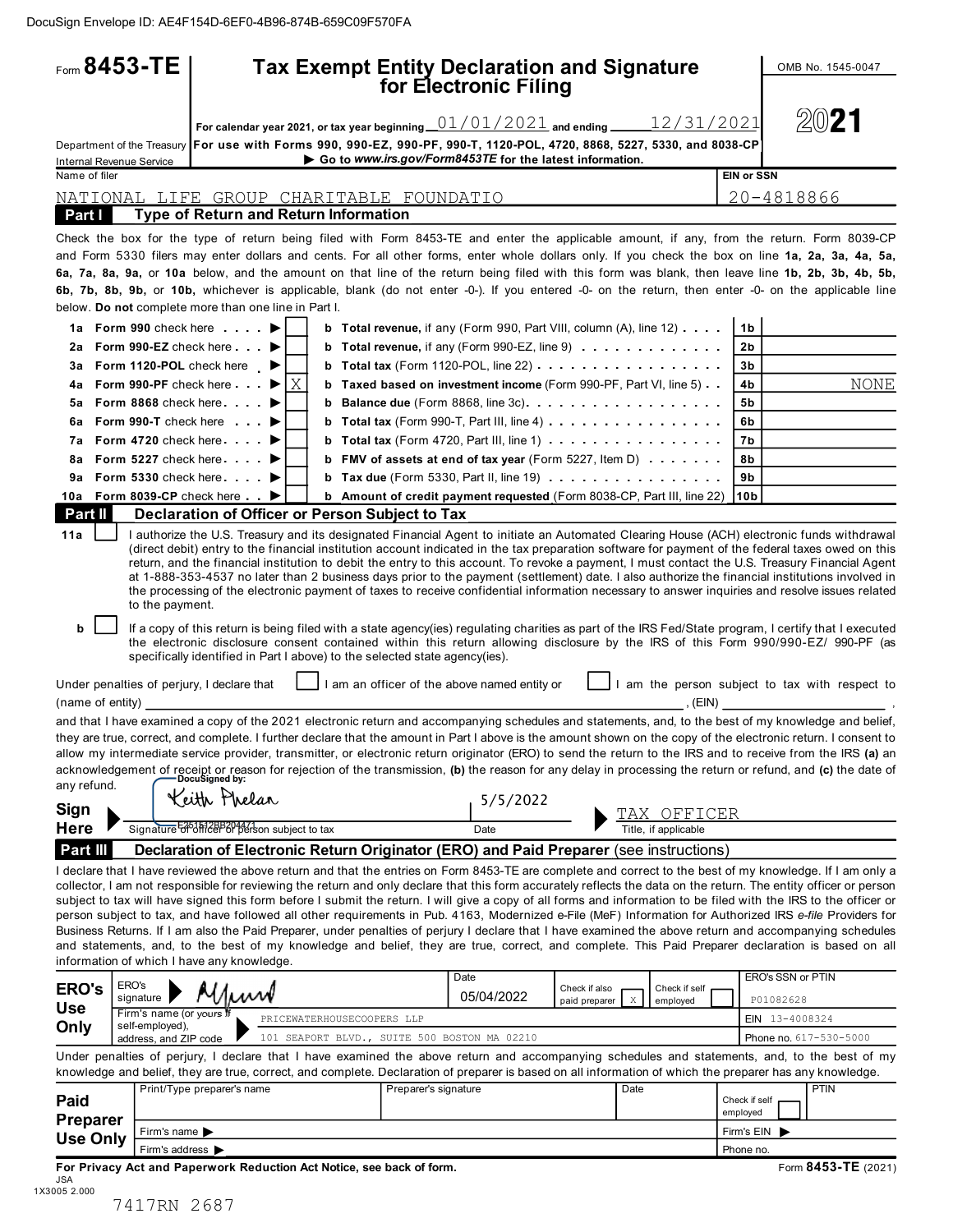# **Return of Private Foundation**  $\frac{\text{OMB No. }1545-0047}{\text{OMB}}$

or Section 4947(a)(1) Trust Treated as Private Foundation  $D = 0$ <br>
Department of the Treasury **Department of the Treasury Department of the Treasury Department of the Treasury Department of the Treasury Department of the Treasury <b>Department of the Treasury Department of the Trea** 

Go to www.irs.gov/Form990PF for instructions and the latest information.

|                            |                                                                                                                                                       | For calendar year 2021 or tax year beginning                                                                     |                 |                                                    |                                                                    | and ending |                                                                         |                                                  |
|----------------------------|-------------------------------------------------------------------------------------------------------------------------------------------------------|------------------------------------------------------------------------------------------------------------------|-----------------|----------------------------------------------------|--------------------------------------------------------------------|------------|-------------------------------------------------------------------------|--------------------------------------------------|
|                            |                                                                                                                                                       | Name of foundation NATIONAL LIFE GROUP CHARITABLE FOUNDATION                                                     |                 |                                                    |                                                                    |            | A Employer identification number                                        |                                                  |
| , $INC.$                   |                                                                                                                                                       |                                                                                                                  |                 |                                                    |                                                                    |            |                                                                         | 20-4818866                                       |
|                            |                                                                                                                                                       | Number and street (or P.O. box number if mail is not delivered to street address)                                |                 |                                                    |                                                                    | Room/suite |                                                                         | <b>B</b> Telephone number (see instructions)     |
|                            |                                                                                                                                                       |                                                                                                                  |                 |                                                    |                                                                    |            |                                                                         |                                                  |
|                            |                                                                                                                                                       | 1 NATIONAL LIFE DRIVE                                                                                            |                 |                                                    |                                                                    |            |                                                                         | $(802)$ 229-3947                                 |
|                            |                                                                                                                                                       | City or town, state or province, country, and ZIP or foreign postal code                                         |                 |                                                    |                                                                    |            |                                                                         |                                                  |
|                            |                                                                                                                                                       |                                                                                                                  |                 |                                                    |                                                                    |            | C If exemption application is<br>pending, check here                    |                                                  |
|                            |                                                                                                                                                       | MONTPELIER, VT 05604                                                                                             |                 |                                                    |                                                                    |            |                                                                         |                                                  |
|                            |                                                                                                                                                       | <b>G</b> Check all that apply:<br>Initial return                                                                 |                 |                                                    | Initial return of a former public charity                          |            | D 1. Foreign organizations, check here                                  |                                                  |
|                            |                                                                                                                                                       | Final return                                                                                                     |                 | Amended return                                     |                                                                    |            | 2. Foreign organizations meeting the<br>85% test, check here and attach |                                                  |
|                            |                                                                                                                                                       | Address change                                                                                                   |                 | Name change                                        |                                                                    |            |                                                                         | computation                                      |
|                            |                                                                                                                                                       | <b>H</b> Check type of organization: $\vert x \vert$ Section 501(c)(3) exempt private foundation                 |                 |                                                    |                                                                    |            |                                                                         | E If private foundation status was terminated    |
|                            |                                                                                                                                                       | Section 4947(a)(1) nonexempt charitable trust                                                                    |                 |                                                    | Other taxable private foundation                                   |            |                                                                         | under section 507(b)(1)(A), check here .         |
|                            |                                                                                                                                                       | Fair market value of all assets at                                                                               |                 |                                                    | <b>J</b> Accounting method: $\vert$ Cash $\vert$ X $\vert$ Accrual |            |                                                                         | F If the foundation is in a 60-month termination |
|                            |                                                                                                                                                       | end of year (from Part II, col. (c), line                                                                        | Other (specify) |                                                    |                                                                    |            |                                                                         | under section $507(b)(1)(B)$ , check here $\Box$ |
|                            |                                                                                                                                                       | $16) \triangleright $ \$<br>20, 342, 410.                                                                        |                 | (Part I, column (d), must be on cash basis.)       |                                                                    |            |                                                                         | (d) Disbursements                                |
|                            |                                                                                                                                                       | Part   Analysis of Revenue and Expenses (The<br>total of amounts in columns (b), (c), and (d)                    |                 | (a) Revenue and<br>expenses per                    | (b) Net investment                                                 |            | (c) Adjusted net                                                        | for charitable                                   |
|                            |                                                                                                                                                       | may not necessarily equal the amounts in                                                                         |                 | books                                              | income                                                             |            | income                                                                  | purposes<br>(cash basis only)                    |
|                            |                                                                                                                                                       | column (a) (see instructions).)                                                                                  |                 | 20,011,004.                                        |                                                                    |            |                                                                         |                                                  |
|                            | 1<br>$\mathbf{2}$                                                                                                                                     | Contributions, gifts, grants, etc., received (attach schedule).<br>if the foundation is not required to<br>Check |                 |                                                    |                                                                    |            |                                                                         |                                                  |
|                            |                                                                                                                                                       | attach Sch. B.                                                                                                   |                 |                                                    |                                                                    |            |                                                                         |                                                  |
|                            | 3<br>4                                                                                                                                                | Interest on savings and temporary cash investments.<br>Dividends and interest from securities                    |                 |                                                    |                                                                    |            |                                                                         |                                                  |
|                            | 5а                                                                                                                                                    | Gross rents                                                                                                      |                 |                                                    |                                                                    |            |                                                                         |                                                  |
|                            | b                                                                                                                                                     | Net rental income or (loss)                                                                                      |                 |                                                    |                                                                    |            |                                                                         |                                                  |
|                            |                                                                                                                                                       | 6a Net gain or (loss) from sale of assets not on line 10                                                         |                 |                                                    |                                                                    |            |                                                                         |                                                  |
|                            | b                                                                                                                                                     | Gross sales price for all<br>assets on line 6a.                                                                  |                 |                                                    |                                                                    |            |                                                                         |                                                  |
| Revenue                    | 7                                                                                                                                                     | Capital gain net income (from Part IV, line 2)                                                                   |                 | <u> 1980 - Johann Barbara, martxa alemani</u> ar a |                                                                    |            |                                                                         |                                                  |
|                            | 8                                                                                                                                                     | Net short-term capital gain                                                                                      |                 |                                                    |                                                                    |            |                                                                         |                                                  |
|                            | 9                                                                                                                                                     | Income modifications                                                                                             |                 |                                                    |                                                                    |            |                                                                         |                                                  |
|                            |                                                                                                                                                       | <b>10a</b> Gross sales less returns<br>and allowances                                                            |                 |                                                    |                                                                    |            |                                                                         |                                                  |
|                            |                                                                                                                                                       | <b>b</b> Less: Cost of goods sold                                                                                |                 |                                                    |                                                                    |            |                                                                         |                                                  |
|                            |                                                                                                                                                       | c Gross profit or (loss) (attach schedule)                                                                       |                 | the control of the control of the control of       |                                                                    |            |                                                                         |                                                  |
|                            | 11                                                                                                                                                    | Other income (attach schedule)                                                                                   |                 |                                                    |                                                                    |            |                                                                         |                                                  |
|                            | 12                                                                                                                                                    | Total. Add lines 1 through 11                                                                                    |                 | 20,011,004.                                        |                                                                    |            |                                                                         |                                                  |
| S                          | 13                                                                                                                                                    | Compensation of officers, directors, trustees, etc.                                                              |                 | NONE                                               |                                                                    |            |                                                                         |                                                  |
|                            | 14                                                                                                                                                    | Other employee salaries and wages                                                                                |                 |                                                    |                                                                    |            |                                                                         |                                                  |
|                            | 15                                                                                                                                                    | Pension plans, employee benefits                                                                                 |                 |                                                    |                                                                    |            |                                                                         |                                                  |
|                            | 16 a                                                                                                                                                  | Legal fees (attach schedule)                                                                                     |                 |                                                    |                                                                    |            |                                                                         |                                                  |
|                            |                                                                                                                                                       | <b>b</b> Accounting fees (attach schedule)                                                                       |                 |                                                    |                                                                    |            |                                                                         |                                                  |
| and Administrative Expense |                                                                                                                                                       | Other professional fees (attach schedule).                                                                       |                 |                                                    |                                                                    |            |                                                                         |                                                  |
|                            | 17                                                                                                                                                    | Interest.<br>Taxes (attach schedule) (see instructions).                                                         |                 |                                                    |                                                                    |            |                                                                         |                                                  |
|                            | 18<br>19                                                                                                                                              | Depreciation (attach schedule) and depletion.                                                                    |                 |                                                    |                                                                    |            |                                                                         |                                                  |
|                            | 20                                                                                                                                                    | Occupancy $\ldots$ , $\ldots$ , $\ldots$ , $\ldots$ , $\ldots$                                                   |                 |                                                    |                                                                    |            |                                                                         |                                                  |
|                            | 21                                                                                                                                                    | Travel, conferences, and meetings                                                                                |                 |                                                    |                                                                    |            |                                                                         |                                                  |
|                            | 22                                                                                                                                                    | Printing and publications                                                                                        |                 |                                                    |                                                                    |            |                                                                         |                                                  |
|                            |                                                                                                                                                       | Other expenses (attach schedule)                                                                                 |                 |                                                    |                                                                    |            |                                                                         |                                                  |
|                            | $\begin{array}{c}\n\overline{\text{gen}}_{23} \\ \overline{\text{gen}}_{24} \\ \overline{\text{gen}}_{25} \\ \overline{\text{gen}}_{25}\n\end{array}$ | Total operating and administrative expenses.                                                                     |                 |                                                    |                                                                    |            |                                                                         |                                                  |
|                            |                                                                                                                                                       | Add lines 13 through 23.                                                                                         |                 | <b>NONE</b>                                        |                                                                    |            |                                                                         |                                                  |
|                            |                                                                                                                                                       | Contributions, gifts, grants paid                                                                                |                 | 1,864,456.                                         |                                                                    |            |                                                                         | 1,864,456.                                       |
|                            | 26                                                                                                                                                    | Total expenses and disbursements. Add lines 24 and 25                                                            |                 | 1,864,456.                                         |                                                                    |            |                                                                         | 1,864,456.                                       |
|                            | 27                                                                                                                                                    | Subtract line 26 from line 12:                                                                                   |                 |                                                    |                                                                    |            |                                                                         |                                                  |
|                            |                                                                                                                                                       | a Excess of revenue over expenses and disbursements                                                              |                 | 18, 146, 548.                                      |                                                                    |            |                                                                         |                                                  |
|                            |                                                                                                                                                       | b Net investment income (if negative, enter -0-)                                                                 |                 |                                                    |                                                                    |            |                                                                         |                                                  |
|                            |                                                                                                                                                       | c Adjusted net income (if negative, enter -0-).                                                                  |                 |                                                    |                                                                    |            |                                                                         |                                                  |

JSA For Paperwork Reduction Act Notice, see instructions.<br>1E1410 2.000 7417RN 2687 **Form 990-PF** (2021)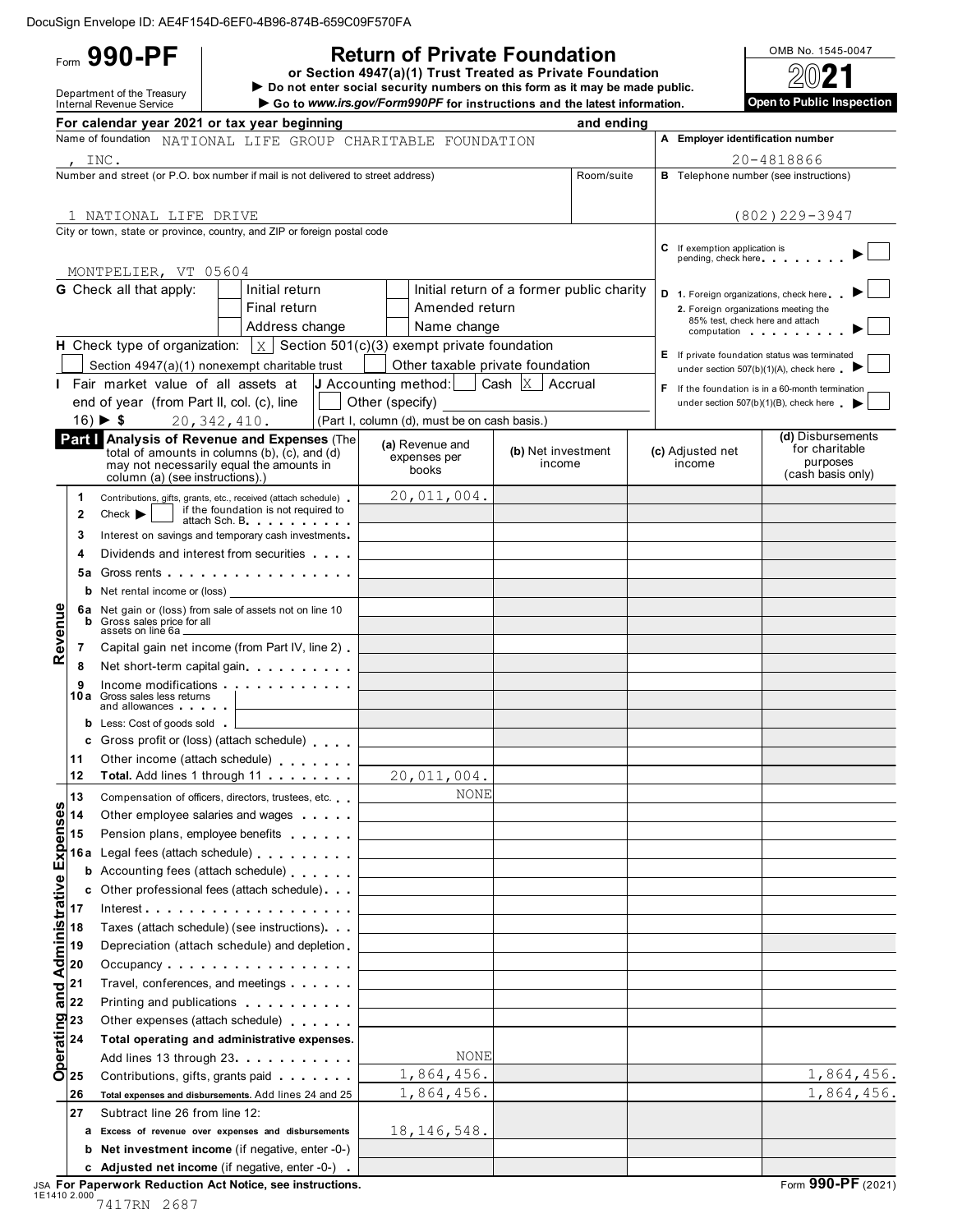|                     |                | Form 990-PF (2021)<br>NATIONAL LIFE GROUP CHARITABLE FOUNDATION                                             |                                                                                                                          | 20-4818866     |              | Page 2                |
|---------------------|----------------|-------------------------------------------------------------------------------------------------------------|--------------------------------------------------------------------------------------------------------------------------|----------------|--------------|-----------------------|
|                     | Part II        | <b>Balance Sheets</b> Attached schedules and amounts in the<br>description column should be for end-of-year | Beginning of year                                                                                                        |                | End of year  |                       |
|                     |                | amounts only. (See instructions.)                                                                           | (a) Book Value                                                                                                           | (b) Book Value |              | (c) Fair Market Value |
|                     | $\mathbf{1}$   |                                                                                                             | 2, 195, 862.                                                                                                             | 20, 319, 558.  |              | 20, 319, 558.         |
|                     | $\mathbf{2}$   | Savings and temporary cash investments                                                                      |                                                                                                                          |                |              |                       |
|                     | 3              |                                                                                                             |                                                                                                                          |                |              |                       |
|                     |                | Less: allowance for doubtful accounts $\blacktriangleright$                                                 | NONE                                                                                                                     | 22,852.        |              | 22,852.               |
|                     | 4              | Pledges receivable ▶                                                                                        |                                                                                                                          |                |              |                       |
|                     |                | Less: allowance for doubtful accounts $\blacktriangleright$ ________________                                |                                                                                                                          |                |              |                       |
|                     | 5              |                                                                                                             |                                                                                                                          |                |              |                       |
|                     | 6              | Receivables due from officers, directors, trustees, and other                                               |                                                                                                                          |                |              |                       |
|                     |                | disqualified persons (attach schedule) (see instructions)                                                   |                                                                                                                          |                |              |                       |
|                     | $\overline{7}$ | Other notes and loans receivable (attach schedule) > _______                                                |                                                                                                                          |                |              |                       |
|                     |                |                                                                                                             |                                                                                                                          |                |              |                       |
|                     | 8              | Inventories for sale or use                                                                                 |                                                                                                                          |                |              |                       |
| ssets               | 9              | Prepaid expenses and deferred charges                                                                       |                                                                                                                          |                |              |                       |
| ⋖                   | 10a            | Investments - U.S. and state government obligations (attach schedule).                                      |                                                                                                                          |                |              |                       |
|                     | b              | Investments - corporate stock (attach schedule)                                                             |                                                                                                                          |                |              |                       |
|                     | c              | Investments - corporate bonds (attach schedule).                                                            |                                                                                                                          |                |              |                       |
|                     | 11             | Investments - land, buildings,<br>$\blacktriangleright$<br>and equipment: basis                             |                                                                                                                          |                |              |                       |
|                     |                | Less: accumulated depreciation                                                                              |                                                                                                                          |                |              |                       |
|                     | 12             | (attach schedule)<br>Investments - mortgage loans                                                           |                                                                                                                          |                |              |                       |
|                     | 13             | Investments - other (attach schedule)                                                                       |                                                                                                                          |                |              |                       |
|                     | 14             | Land, buildings, and<br>equipment: basis                                                                    |                                                                                                                          |                |              |                       |
|                     |                | Less: accumulated depreciation                                                                              |                                                                                                                          |                |              |                       |
|                     | 15             | (attach schedule)<br>Other assets (describe $\blacktriangleright$ $\_\_$                                    |                                                                                                                          |                |              |                       |
|                     | 16             | Total assets (to be completed by all filers - see the                                                       |                                                                                                                          |                |              |                       |
|                     |                | instructions. Also, see page 1, item $ \cdot $                                                              | $2,195,862.$ 20,342,410. 20,342,410.                                                                                     |                |              |                       |
|                     | 17             | Accounts payable and accrued expenses                                                                       |                                                                                                                          |                |              |                       |
|                     | 18             | Grants payable                                                                                              |                                                                                                                          |                |              |                       |
|                     | 19             |                                                                                                             |                                                                                                                          |                |              |                       |
|                     | 20             | Loans from officers, directors, trustees, and other disqualified persons                                    |                                                                                                                          |                |              |                       |
| Liabilities         | 21             | Mortgages and other notes payable (attach schedule)                                                         |                                                                                                                          |                |              |                       |
|                     | 22             |                                                                                                             |                                                                                                                          |                |              |                       |
|                     |                |                                                                                                             |                                                                                                                          |                |              |                       |
|                     | 23             | Total liabilities (add lines 17 through 22)                                                                 | NONE                                                                                                                     |                | NONE         |                       |
| <b>S</b>            |                | Foundations that follow FASB ASC 958, check here ▶                                                          |                                                                                                                          |                |              |                       |
| $\omega$            |                | and complete lines 24, 25, 29, and 30.                                                                      |                                                                                                                          |                |              |                       |
|                     | 24             | Net assets without donor restrictions                                                                       |                                                                                                                          |                |              |                       |
| <b>Fund Balanc</b>  | 25             | Net assets with donor restrictions                                                                          |                                                                                                                          |                |              |                       |
|                     |                | $\blacktriangleright$ $\mathbf{X}$<br>Foundations that do not follow FASB ASC 958, check here               |                                                                                                                          |                |              |                       |
|                     |                | and complete lines 26 through 30.                                                                           |                                                                                                                          |                |              |                       |
| $\overline{\sigma}$ | 26             | Capital stock, trust principal, or current funds                                                            | 2,195,862.                                                                                                               | 20, 342, 410.  |              |                       |
|                     | 27             | Paid-in or capital surplus, or land, bldg., and equipment fund                                              |                                                                                                                          |                |              |                       |
|                     | 28             | Retained earnings, accumulated income, endowment, or other funds                                            |                                                                                                                          |                |              |                       |
| Assets              | 29             | Total net assets or fund balances (see instructions).                                                       | 2,195,862.                                                                                                               | 20, 342, 410.  |              |                       |
|                     | 30             | Total liabilities and net assets/fund balances (see                                                         |                                                                                                                          |                |              |                       |
| $\frac{1}{2}$       |                | $instructions)$                                                                                             | 2,195,862.                                                                                                               | 20, 342, 410.  |              |                       |
|                     |                | Part III Analysis of Changes in Net Assets or Fund Balances                                                 |                                                                                                                          |                |              |                       |
|                     |                | 1 Total net assets or fund balances at beginning of year - Part II, column (a), line 29 (must agree with    |                                                                                                                          |                |              |                       |
|                     |                |                                                                                                             |                                                                                                                          |                | 1            | 2, 195, 862.          |
|                     |                |                                                                                                             |                                                                                                                          |                | $\mathbf{2}$ | 18, 146, 548.         |
|                     |                | 3 Other increases not included in line 2 (itemize) >                                                        |                                                                                                                          |                | 3            |                       |
|                     |                |                                                                                                             | <u> 1980 - Johann Barn, amerikan bestemann eta industrial eta industrial eta industrial eta industrial eta industria</u> |                | 4            | 20, 342, 410.         |
|                     |                | 5 Decreases not included in line 2 (itemize) >                                                              |                                                                                                                          |                | 5            |                       |
|                     |                | 6 Total net assets or fund balances at end of year (line 4 minus line 5) - Part II, column (b), line 29     |                                                                                                                          |                | 6            | 20, 342, 410.         |

Form 990-PF (2021)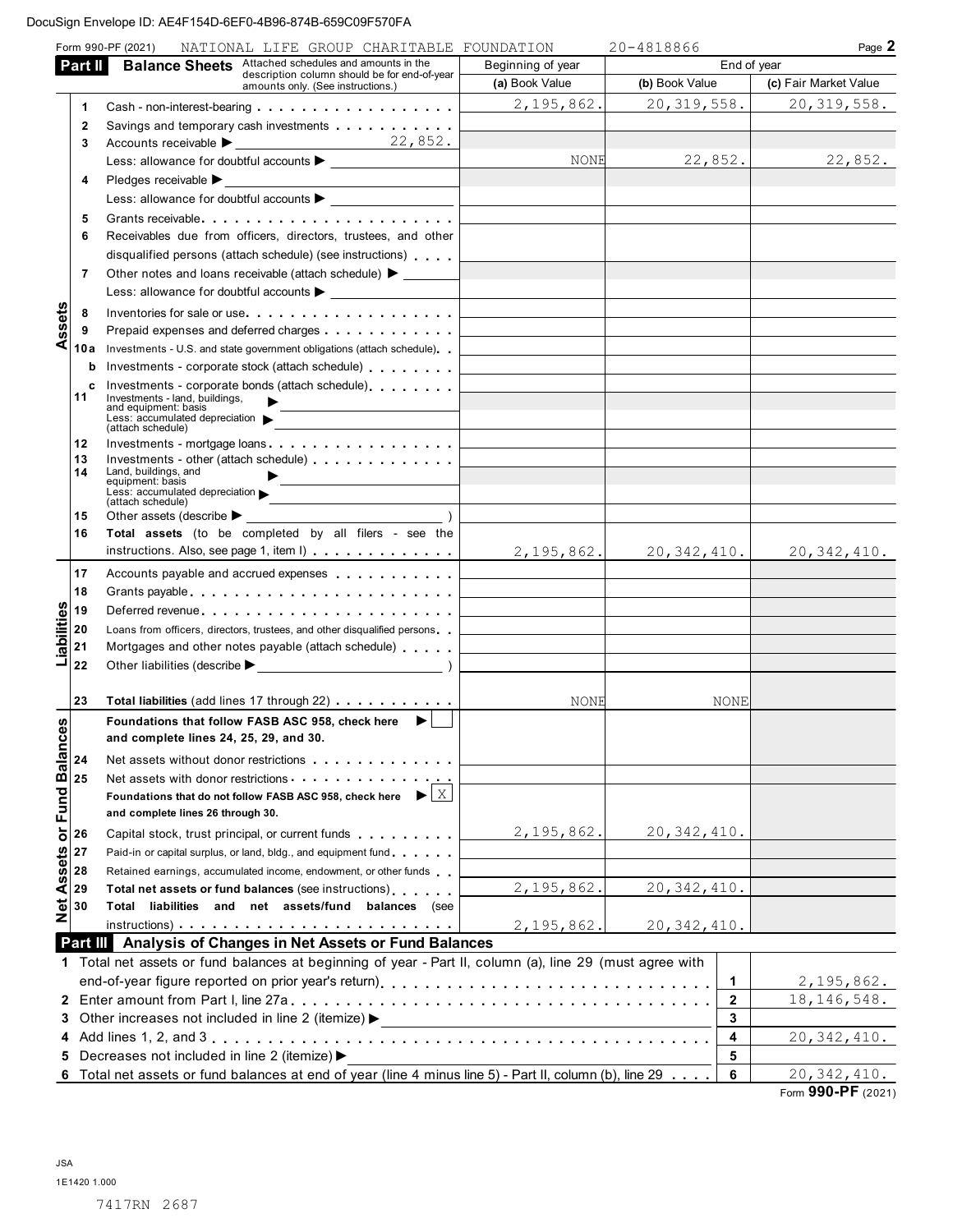|        | Form 990-PF (2021)                                    | NATIONAL LIFE GROUP CHARITABLE FOUNDATION                                                                                                                                                                    |                                                                                 | 20-4818866                                          |                                                               | Page $3$                         |  |
|--------|-------------------------------------------------------|--------------------------------------------------------------------------------------------------------------------------------------------------------------------------------------------------------------|---------------------------------------------------------------------------------|-----------------------------------------------------|---------------------------------------------------------------|----------------------------------|--|
|        | <b>Part IV</b>                                        | <b>Capital Gains and Losses for Tax on Investment Income</b><br>(a) List and describe the kind(s) of property sold (for example, real estate,<br>2-story brick warehouse; or common stock, 200 shs. MLC Co.) |                                                                                 | (b) How<br>acquired<br>P - Purchase<br>D - Donation | (c) Date acquired<br>(mo., day, yr.)                          | (d) Date sold<br>(mo., day, yr.) |  |
| 1a     |                                                       |                                                                                                                                                                                                              |                                                                                 |                                                     |                                                               |                                  |  |
| b      |                                                       |                                                                                                                                                                                                              |                                                                                 |                                                     |                                                               |                                  |  |
| c      |                                                       |                                                                                                                                                                                                              |                                                                                 |                                                     |                                                               |                                  |  |
| d      |                                                       |                                                                                                                                                                                                              |                                                                                 |                                                     |                                                               |                                  |  |
| е      |                                                       |                                                                                                                                                                                                              |                                                                                 |                                                     |                                                               |                                  |  |
|        | (e) Gross sales price                                 | (f) Depreciation allowed<br>(or allowable)                                                                                                                                                                   | (g) Cost or other basis<br>plus expense of sale                                 |                                                     | (h) Gain or (loss)<br>$((e)$ plus $(f)$ minus $(g))$          |                                  |  |
| а      |                                                       |                                                                                                                                                                                                              |                                                                                 |                                                     |                                                               |                                  |  |
| b      |                                                       |                                                                                                                                                                                                              |                                                                                 |                                                     |                                                               |                                  |  |
| c      |                                                       |                                                                                                                                                                                                              |                                                                                 |                                                     |                                                               |                                  |  |
| d      |                                                       |                                                                                                                                                                                                              |                                                                                 |                                                     |                                                               |                                  |  |
| е      |                                                       | Complete only for assets showing gain in column (h) and owned by the foundation on 12/31/69.                                                                                                                 |                                                                                 |                                                     |                                                               |                                  |  |
|        |                                                       |                                                                                                                                                                                                              |                                                                                 |                                                     | (I) Gains (Col. (h) gain minus                                |                                  |  |
|        | (i) FMV as of $12/31/69$                              | (i) Adjusted basis<br>$(k)$ Excess of col. (i)<br>as of 12/31/69<br>over col. (j), if any                                                                                                                    |                                                                                 |                                                     | col. (k), but not less than -0-) or<br>Losses (from col. (h)) |                                  |  |
| а      |                                                       |                                                                                                                                                                                                              |                                                                                 |                                                     |                                                               |                                  |  |
| b      |                                                       |                                                                                                                                                                                                              |                                                                                 |                                                     |                                                               |                                  |  |
| c      |                                                       |                                                                                                                                                                                                              |                                                                                 |                                                     |                                                               |                                  |  |
| d<br>е |                                                       |                                                                                                                                                                                                              |                                                                                 |                                                     |                                                               |                                  |  |
| 2<br>3 | Capital gain net income or (net capital loss)         | Net short-term capital gain or (loss) as defined in sections 1222(5) and (6):<br>If gain, also enter in Part I, line 8, column (c). See instructions. If (loss), enter -0- in l                              | If gain, also enter in Part I, line 7<br>If (loss), enter -0- in Part I, line 7 | 2<br>3                                              |                                                               |                                  |  |
|        | <b>Part V</b>                                         | Excise Tax Based on Investment Income (Section 4940(a), 4940(b), or 4948 - see instructions)                                                                                                                 |                                                                                 |                                                     |                                                               |                                  |  |
|        |                                                       | 1a Exempt operating foundations described in section $4940(d)(2)$ , check here $\blacktriangleright$ and enter "N/A" on line 1.                                                                              |                                                                                 |                                                     |                                                               |                                  |  |
|        |                                                       |                                                                                                                                                                                                              |                                                                                 |                                                     | 1                                                             | NONE                             |  |
|        |                                                       | <b>b</b> All other domestic foundations enter 1.39% (0.0139) of line 27b. Exempt foreign organizations,                                                                                                      |                                                                                 |                                                     |                                                               |                                  |  |
|        |                                                       |                                                                                                                                                                                                              |                                                                                 |                                                     |                                                               |                                  |  |
| 2      |                                                       | Tax under section 511 (domestic section $4947(a)(1)$ trusts and taxable foundations only; others, enter -0-)                                                                                                 |                                                                                 |                                                     | 2                                                             |                                  |  |
| 3      |                                                       |                                                                                                                                                                                                              |                                                                                 |                                                     | 3                                                             | NONE                             |  |
| 4      |                                                       | Subtitle A (income) tax (domestic section 4947(a)(1) trusts and taxable foundations only; others, enter -0-)                                                                                                 |                                                                                 |                                                     | 4                                                             | NONE                             |  |
| 5      |                                                       | Tax based on investment income. Subtract line 4 from line 3. If zero or less, enter -0-                                                                                                                      |                                                                                 |                                                     | 5                                                             | NONE                             |  |
| 6      | Credits/Payments:                                     |                                                                                                                                                                                                              |                                                                                 |                                                     |                                                               |                                  |  |
| a      |                                                       | 2021 estimated tax payments and 2020 overpayment credited to 2021                                                                                                                                            | 6a<br>6b                                                                        | 4,205.<br>NONE                                      |                                                               |                                  |  |
| b      | Exempt foreign organizations - tax withheld at source | NONE                                                                                                                                                                                                         |                                                                                 |                                                     |                                                               |                                  |  |
| с      |                                                       | Tax paid with application for extension of time to file (Form 8868)                                                                                                                                          | 6с<br>6d                                                                        |                                                     |                                                               |                                  |  |
| d      |                                                       |                                                                                                                                                                                                              |                                                                                 |                                                     | 7                                                             | 4,205.                           |  |
| 7      |                                                       |                                                                                                                                                                                                              |                                                                                 |                                                     | 8                                                             |                                  |  |
| 8<br>9 |                                                       | Enter any <b>penalty</b> for underpayment of estimated tax. Check here $\Box$                                                                                                                                | $\rfloor$ if Form 2220 is attached $\; \ldots \; \ldots \; \ldots \;$           |                                                     | 9                                                             |                                  |  |
| 10     |                                                       | <b>Overpayment.</b> If line 7 is more than the total of lines 5 and 8, enter the <b>amount overpaid</b> $\ldots$ , , , , , , , ,                                                                             |                                                                                 |                                                     | 10                                                            | 4,205.                           |  |
| 11     |                                                       | Enter the amount of line 10 to be: Credited to 2022 estimated tax ▶                                                                                                                                          |                                                                                 | 4,205. Refunded $\blacktriangleright$               | 11                                                            |                                  |  |

Form 990-PF (2021)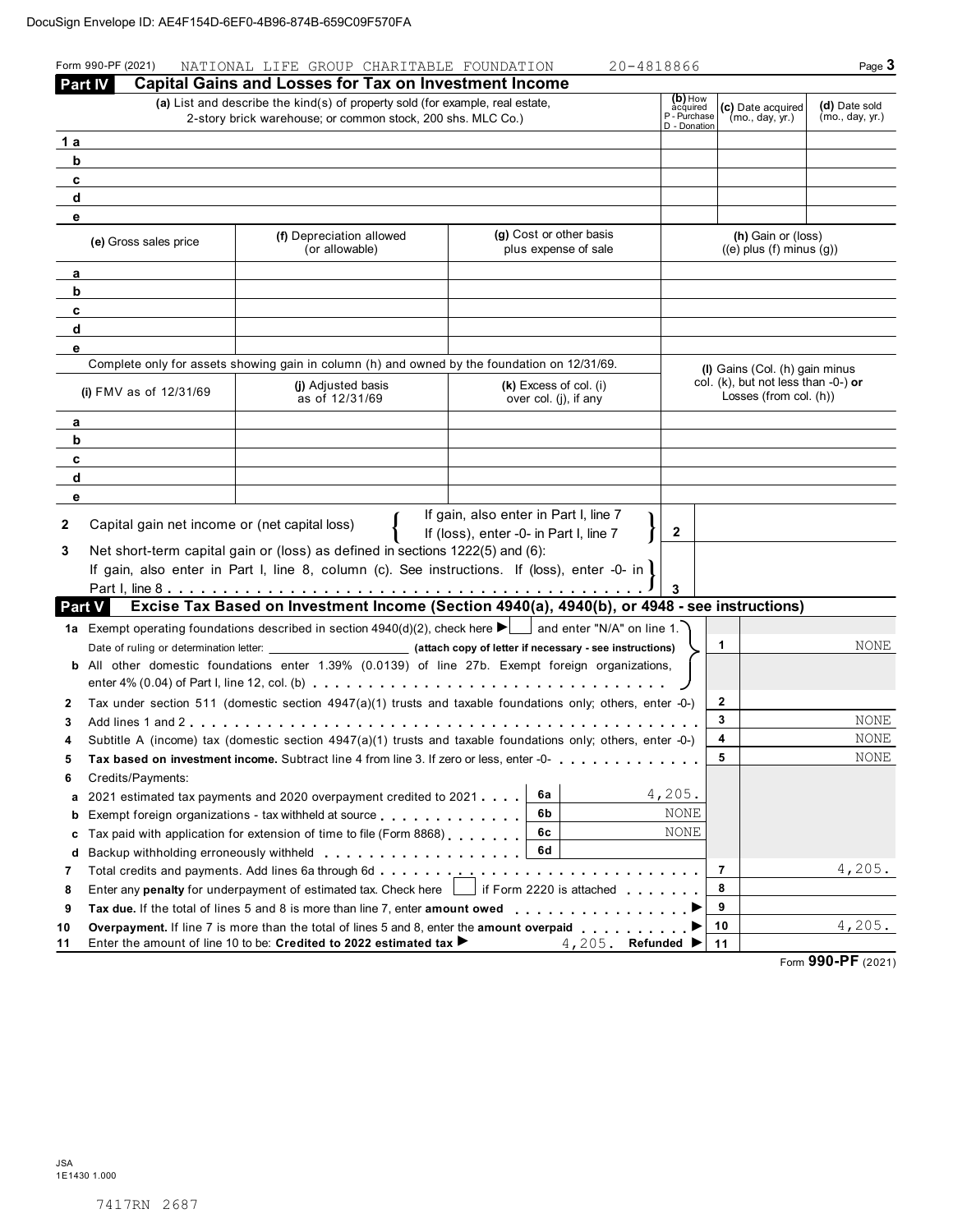|    | Form 990-PF (2021)<br>NATIONAL LIFE GROUP CHARITABLE FOUNDATION 20-4818866                                                                                                                                                    |                |        | Page 4 |
|----|-------------------------------------------------------------------------------------------------------------------------------------------------------------------------------------------------------------------------------|----------------|--------|--------|
|    | <b>Part VI-A</b><br><b>Statements Regarding Activities</b>                                                                                                                                                                    |                |        |        |
|    | 1a During the tax year, did the foundation attempt to influence any national, state, or local legislation or did it                                                                                                           |                | Yes    | No     |
|    |                                                                                                                                                                                                                               | 1a             |        | Χ      |
|    | b Did it spend more than \$100 during the year (either directly or indirectly) for political purposes? See the                                                                                                                |                |        |        |
|    |                                                                                                                                                                                                                               | 1b             |        | X      |
|    | If the answer is "Yes" to 1a or 1b, attach a detailed description of the activities and copies of any materials                                                                                                               |                |        |        |
|    | published or distributed by the foundation in connection with the activities.                                                                                                                                                 |                |        |        |
| с  |                                                                                                                                                                                                                               | 1c             |        | Χ      |
|    | d Enter the amount (if any) of tax on political expenditures (section 4955) imposed during the year:                                                                                                                          |                |        |        |
|    |                                                                                                                                                                                                                               |                |        |        |
|    | e Enter the reimbursement (if any) paid by the foundation during the year for political expenditure tax imposed                                                                                                               |                |        |        |
|    |                                                                                                                                                                                                                               |                |        |        |
| 2  | Has the foundation engaged in any activities that have not previously been reported to the IRS?                                                                                                                               | $\overline{2}$ |        | Χ      |
|    | If "Yes," attach a detailed description of the activities.                                                                                                                                                                    |                |        |        |
| 3  | Has the foundation made any changes, not previously reported to the IRS, in its governing instrument, articles                                                                                                                |                |        |        |
|    | of incorporation, or bylaws, or other similar instruments? If "Yes," attach a conformed copy of the changes entitled to the change and the changes entitled to the change and the change and the change and the change of the | 3              |        | Χ      |
| 4a | Did the foundation have unrelated business gross income of \$1,000 or more during the year?                                                                                                                                   | 4a             |        | Χ      |
| b  |                                                                                                                                                                                                                               | 4b             |        |        |
| 5  |                                                                                                                                                                                                                               | 5              |        | Χ      |
|    | If "Yes," attach the statement required by General Instruction T.                                                                                                                                                             |                |        |        |
| 6  | Are the requirements of section 508(e) (relating to sections 4941 through 4945) satisfied either:                                                                                                                             |                |        |        |
|    | • By language in the governing instrument, or                                                                                                                                                                                 |                |        |        |
|    | . By state legislation that effectively amends the governing instrument so that no mandatory directions that                                                                                                                  |                |        |        |
|    |                                                                                                                                                                                                                               | 6              | X<br>Χ |        |
| 7  | Did the foundation have at least \$5,000 in assets at any time during the year? If "Yes," complete Part II, col. (c), and Part XIV                                                                                            | $\overline{7}$ |        |        |
|    | 8a Enter the states to which the foundation reports or with which it is registered. See instructions.<br>VT,                                                                                                                  |                |        |        |
|    | <b>b</b> If the answer is "Yes" to line 7, has the foundation furnished a copy of Form 990-PF to the Attorney General                                                                                                         |                |        |        |
|    | (or designate) of each state as required by General Instruction G? If "No," attach explanation entitled by $\alpha$ , and $\beta$                                                                                             | 8b             | Χ      |        |
| 9  | Is the foundation claiming status as a private operating foundation within the meaning of section $4942(j)(3)$ or                                                                                                             |                |        |        |
|    | 4942(j)(5) for calendar year 2021 or the tax year beginning in 2021? See the instructions for Part XIII. If "Yes,"                                                                                                            |                |        |        |
|    |                                                                                                                                                                                                                               | 9              |        | Χ      |
|    |                                                                                                                                                                                                                               |                |        |        |
| 10 | Did any persons become substantial contributors during the tax year? If "Yes," attach a schedule listing their                                                                                                                | 10             |        | Χ      |
| 11 | At any time during the year, did the foundation, directly or indirectly, own a controlled entity within the                                                                                                                   |                |        |        |
|    |                                                                                                                                                                                                                               | 11             |        | X      |
| 12 | Did the foundation make a distribution to a donor advised fund over which the foundation or a disqualified                                                                                                                    |                |        |        |
|    |                                                                                                                                                                                                                               | 12             |        | X      |
| 13 | Did the foundation comply with the public inspection requirements for its annual returns and exemption application?                                                                                                           | 13             | Χ      |        |
|    | HTTPS//WWW.NATIONALLIFE.COM/OURSTORY-OURFOUND<br>Website address $\blacktriangleright$                                                                                                                                        |                |        |        |
| 14 | Telephone no. ▶ $802 - 229 - 7214$<br>The books are in care of $\blacktriangleright$ BETH RUSNOCK                                                                                                                             |                |        |        |
|    | Located at $\blacktriangleright$ 1 NATIONAL LIFE DRIVE MONTPELIER, VT<br>$ZIP+4$ $\triangleright$ 05604                                                                                                                       |                |        |        |
| 15 | Section 4947(a)(1) nonexempt charitable trusts filing Form 990-PF in lieu of Form 1041 - check here                                                                                                                           |                |        |        |
|    | $\blacktriangleright$   15<br>and enter the amount of tax-exempt interest received or accrued during the year $\dots$ , $\dots$ , $\dots$ , $\dots$ , $\dots$ ,                                                               |                |        |        |
| 16 | At any time during calendar year 2021, did the foundation have an interest in or a signature or other authority                                                                                                               |                | Yes    | No     |
|    | over a bank, securities, or other financial account in a foreign country?                                                                                                                                                     | 16             |        | X      |
|    | See the instructions for exceptions and filing requirements for FinCEN Form 114. If "Yes," enter the name of                                                                                                                  |                |        |        |
|    | the foreign country $\blacktriangleright$                                                                                                                                                                                     |                | 0.0000 |        |

Form 990-PF (2021)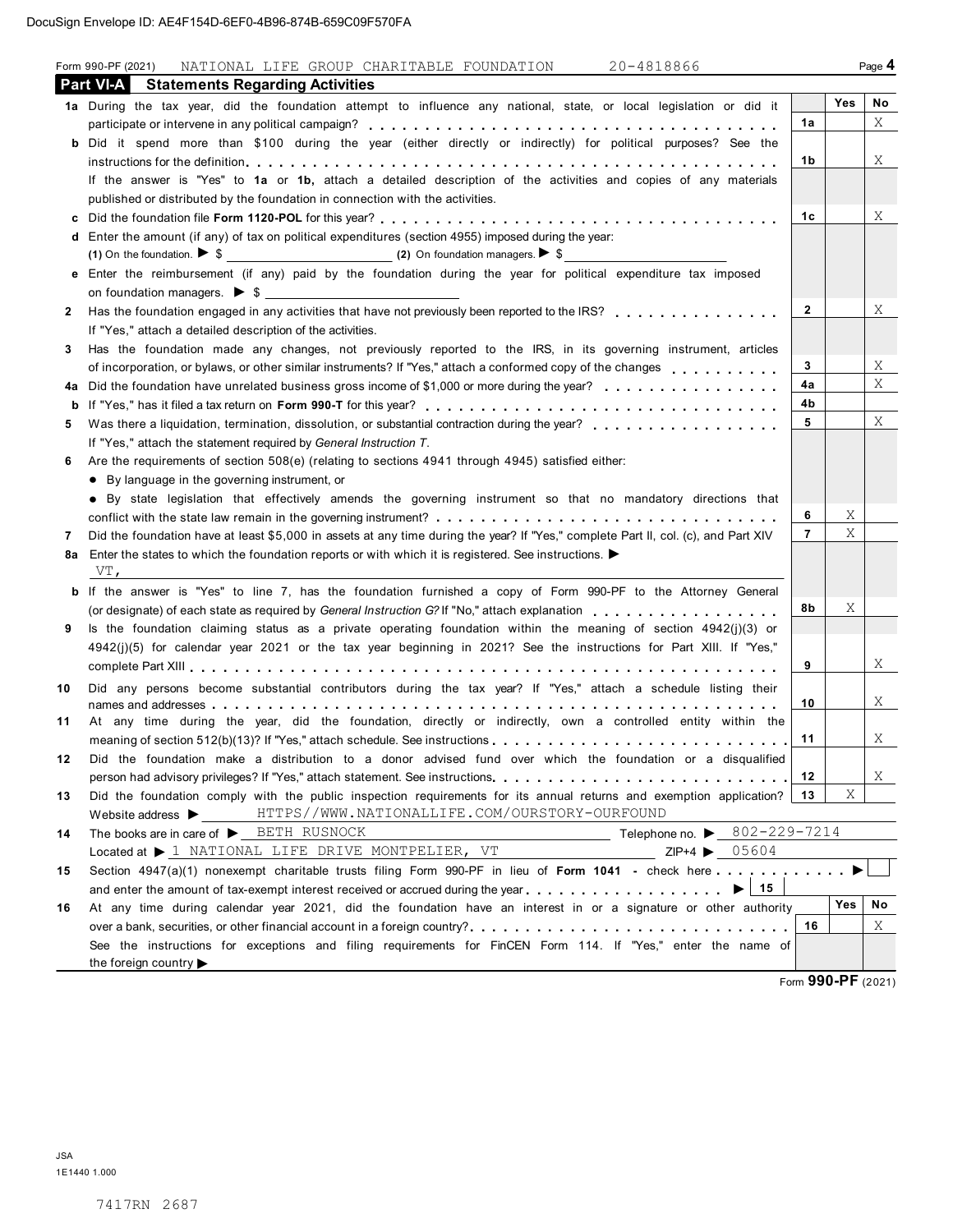| Part VI-B I<br>Statements Regarding Activities for Which Form 4720 May Be Required<br><b>Yes</b><br>No<br>File Form 4720 if any item is checked in the "Yes" column, unless an exception applies.<br>1a During the year, did the foundation (either directly or indirectly):<br>Χ<br> 1a(1) <br>(2) Borrow money from, lend money to, or otherwise extend credit to (or accept it from) a disqualified<br>Χ<br>X<br> 1a(3) <br>(3) Furnish goods, services, or facilities to (or accept them from) a disqualified person?<br>Χ<br> 1a(4) <br>(4) Pay compensation to, or pay or reimburse the expenses of, a disqualified person?<br>(5) Transfer any income or assets to a disqualified person (or make any of either available for the benefit or<br>Χ<br>∣1a(5)<br>(6) Agree to pay money or property to a government official? (Exception. Check "No" if the foundation<br>agreed to make a grant to or to employ the official for a period after termination of government service, if<br>Χ<br>∣1a(6)<br>b If any answer is "Yes" to 1a(1)-(6), did any of the acts fail to qualify under the exceptions described in<br>1b<br>Regulations section 53.4941(d)-3 or in a current notice regarding disaster assistance? See instructions $\dots \dots \dots \dots$<br>c Organizations relying on a current notice regarding disaster assistance, check here.<br>d Did the foundation engage in a prior year in any of the acts described in 1a, other than excepted acts, that<br>Χ<br>1d<br>2 Taxes on failure to distribute income (section 4942) (does not apply for years the foundation was a private<br>operating foundation defined in section 4942(j)(3) or 4942(j)(5)):<br>a At the end of tax year 2021, did the foundation have any undistributed income (Part XII, lines 6d and 6e) for<br>Χ<br>2a<br><b>b</b> Are there any years listed in 2a for which the foundation is not applying the provisions of section $4942(a)(2)$<br>(relating to incorrect valuation of assets) to the year's undistributed income? (If applying section 4942(a)(2) to<br>2b<br>all years listed, answer "No" and attach statement - see instructions.)<br>c If the provisions of section $4942(a)(2)$ are being applied to any of the years listed in 2a, list the years here.<br>▶<br>$\sim$ 100 $\sim$ 100 $\sim$<br>3a Did the foundation hold more than a 2% direct or indirect interest in any business enterprise at any time<br>Χ<br>За<br>b If "Yes," did it have excess business holdings in 2021 as a result of (1) any purchase by the foundation or<br>disqualified persons after May 26, 1969; (2) the lapse of the 5-year period (or longer period approved by the<br>Commissioner under section $4943(c)(7)$ to dispose of holdings acquired by gift or bequest; or (3) the lapse of<br>the 10-, 15-, or 20-year first phase holding period? (Use Form 4720, Schedule C, to determine if the<br>3b<br>X<br>4a Did the foundation invest during the year any amount in a manner that would jeopardize its charitable purposes?<br>4a<br><b>b</b> Did the foundation make any investment in a prior year (but after December 31, 1969) that could jeopardize its<br>charitable purpose that had not been removed from jeopardy before the first day of the tax year beginning in 2021?<br>X<br>4b<br>Form 990-PF (2021) | Form 990-PF (2021)<br>NATIONAL LIFE GROUP CHARITABLE FOUNDATION 20-4818866 |  | Page 5 |
|-------------------------------------------------------------------------------------------------------------------------------------------------------------------------------------------------------------------------------------------------------------------------------------------------------------------------------------------------------------------------------------------------------------------------------------------------------------------------------------------------------------------------------------------------------------------------------------------------------------------------------------------------------------------------------------------------------------------------------------------------------------------------------------------------------------------------------------------------------------------------------------------------------------------------------------------------------------------------------------------------------------------------------------------------------------------------------------------------------------------------------------------------------------------------------------------------------------------------------------------------------------------------------------------------------------------------------------------------------------------------------------------------------------------------------------------------------------------------------------------------------------------------------------------------------------------------------------------------------------------------------------------------------------------------------------------------------------------------------------------------------------------------------------------------------------------------------------------------------------------------------------------------------------------------------------------------------------------------------------------------------------------------------------------------------------------------------------------------------------------------------------------------------------------------------------------------------------------------------------------------------------------------------------------------------------------------------------------------------------------------------------------------------------------------------------------------------------------------------------------------------------------------------------------------------------------------------------------------------------------------------------------------------------------------------------------------------------------------------------------------------------------------------------------------------------------------------------------------------------------------------------------------------------------------------------------------------------------------------------------------------------------------------------------------------------------------------------------------------------------------------------------------------------------------------------------------------------------------------------------------------------------------------------------------------------------------------------|----------------------------------------------------------------------------|--|--------|
|                                                                                                                                                                                                                                                                                                                                                                                                                                                                                                                                                                                                                                                                                                                                                                                                                                                                                                                                                                                                                                                                                                                                                                                                                                                                                                                                                                                                                                                                                                                                                                                                                                                                                                                                                                                                                                                                                                                                                                                                                                                                                                                                                                                                                                                                                                                                                                                                                                                                                                                                                                                                                                                                                                                                                                                                                                                                                                                                                                                                                                                                                                                                                                                                                                                                                                                                     |                                                                            |  |        |
|                                                                                                                                                                                                                                                                                                                                                                                                                                                                                                                                                                                                                                                                                                                                                                                                                                                                                                                                                                                                                                                                                                                                                                                                                                                                                                                                                                                                                                                                                                                                                                                                                                                                                                                                                                                                                                                                                                                                                                                                                                                                                                                                                                                                                                                                                                                                                                                                                                                                                                                                                                                                                                                                                                                                                                                                                                                                                                                                                                                                                                                                                                                                                                                                                                                                                                                                     |                                                                            |  |        |
|                                                                                                                                                                                                                                                                                                                                                                                                                                                                                                                                                                                                                                                                                                                                                                                                                                                                                                                                                                                                                                                                                                                                                                                                                                                                                                                                                                                                                                                                                                                                                                                                                                                                                                                                                                                                                                                                                                                                                                                                                                                                                                                                                                                                                                                                                                                                                                                                                                                                                                                                                                                                                                                                                                                                                                                                                                                                                                                                                                                                                                                                                                                                                                                                                                                                                                                                     |                                                                            |  |        |
|                                                                                                                                                                                                                                                                                                                                                                                                                                                                                                                                                                                                                                                                                                                                                                                                                                                                                                                                                                                                                                                                                                                                                                                                                                                                                                                                                                                                                                                                                                                                                                                                                                                                                                                                                                                                                                                                                                                                                                                                                                                                                                                                                                                                                                                                                                                                                                                                                                                                                                                                                                                                                                                                                                                                                                                                                                                                                                                                                                                                                                                                                                                                                                                                                                                                                                                                     |                                                                            |  |        |
|                                                                                                                                                                                                                                                                                                                                                                                                                                                                                                                                                                                                                                                                                                                                                                                                                                                                                                                                                                                                                                                                                                                                                                                                                                                                                                                                                                                                                                                                                                                                                                                                                                                                                                                                                                                                                                                                                                                                                                                                                                                                                                                                                                                                                                                                                                                                                                                                                                                                                                                                                                                                                                                                                                                                                                                                                                                                                                                                                                                                                                                                                                                                                                                                                                                                                                                                     |                                                                            |  |        |
|                                                                                                                                                                                                                                                                                                                                                                                                                                                                                                                                                                                                                                                                                                                                                                                                                                                                                                                                                                                                                                                                                                                                                                                                                                                                                                                                                                                                                                                                                                                                                                                                                                                                                                                                                                                                                                                                                                                                                                                                                                                                                                                                                                                                                                                                                                                                                                                                                                                                                                                                                                                                                                                                                                                                                                                                                                                                                                                                                                                                                                                                                                                                                                                                                                                                                                                                     |                                                                            |  |        |
|                                                                                                                                                                                                                                                                                                                                                                                                                                                                                                                                                                                                                                                                                                                                                                                                                                                                                                                                                                                                                                                                                                                                                                                                                                                                                                                                                                                                                                                                                                                                                                                                                                                                                                                                                                                                                                                                                                                                                                                                                                                                                                                                                                                                                                                                                                                                                                                                                                                                                                                                                                                                                                                                                                                                                                                                                                                                                                                                                                                                                                                                                                                                                                                                                                                                                                                                     |                                                                            |  |        |
|                                                                                                                                                                                                                                                                                                                                                                                                                                                                                                                                                                                                                                                                                                                                                                                                                                                                                                                                                                                                                                                                                                                                                                                                                                                                                                                                                                                                                                                                                                                                                                                                                                                                                                                                                                                                                                                                                                                                                                                                                                                                                                                                                                                                                                                                                                                                                                                                                                                                                                                                                                                                                                                                                                                                                                                                                                                                                                                                                                                                                                                                                                                                                                                                                                                                                                                                     |                                                                            |  |        |
|                                                                                                                                                                                                                                                                                                                                                                                                                                                                                                                                                                                                                                                                                                                                                                                                                                                                                                                                                                                                                                                                                                                                                                                                                                                                                                                                                                                                                                                                                                                                                                                                                                                                                                                                                                                                                                                                                                                                                                                                                                                                                                                                                                                                                                                                                                                                                                                                                                                                                                                                                                                                                                                                                                                                                                                                                                                                                                                                                                                                                                                                                                                                                                                                                                                                                                                                     |                                                                            |  |        |
|                                                                                                                                                                                                                                                                                                                                                                                                                                                                                                                                                                                                                                                                                                                                                                                                                                                                                                                                                                                                                                                                                                                                                                                                                                                                                                                                                                                                                                                                                                                                                                                                                                                                                                                                                                                                                                                                                                                                                                                                                                                                                                                                                                                                                                                                                                                                                                                                                                                                                                                                                                                                                                                                                                                                                                                                                                                                                                                                                                                                                                                                                                                                                                                                                                                                                                                                     |                                                                            |  |        |
|                                                                                                                                                                                                                                                                                                                                                                                                                                                                                                                                                                                                                                                                                                                                                                                                                                                                                                                                                                                                                                                                                                                                                                                                                                                                                                                                                                                                                                                                                                                                                                                                                                                                                                                                                                                                                                                                                                                                                                                                                                                                                                                                                                                                                                                                                                                                                                                                                                                                                                                                                                                                                                                                                                                                                                                                                                                                                                                                                                                                                                                                                                                                                                                                                                                                                                                                     |                                                                            |  |        |
|                                                                                                                                                                                                                                                                                                                                                                                                                                                                                                                                                                                                                                                                                                                                                                                                                                                                                                                                                                                                                                                                                                                                                                                                                                                                                                                                                                                                                                                                                                                                                                                                                                                                                                                                                                                                                                                                                                                                                                                                                                                                                                                                                                                                                                                                                                                                                                                                                                                                                                                                                                                                                                                                                                                                                                                                                                                                                                                                                                                                                                                                                                                                                                                                                                                                                                                                     |                                                                            |  |        |
|                                                                                                                                                                                                                                                                                                                                                                                                                                                                                                                                                                                                                                                                                                                                                                                                                                                                                                                                                                                                                                                                                                                                                                                                                                                                                                                                                                                                                                                                                                                                                                                                                                                                                                                                                                                                                                                                                                                                                                                                                                                                                                                                                                                                                                                                                                                                                                                                                                                                                                                                                                                                                                                                                                                                                                                                                                                                                                                                                                                                                                                                                                                                                                                                                                                                                                                                     |                                                                            |  |        |
|                                                                                                                                                                                                                                                                                                                                                                                                                                                                                                                                                                                                                                                                                                                                                                                                                                                                                                                                                                                                                                                                                                                                                                                                                                                                                                                                                                                                                                                                                                                                                                                                                                                                                                                                                                                                                                                                                                                                                                                                                                                                                                                                                                                                                                                                                                                                                                                                                                                                                                                                                                                                                                                                                                                                                                                                                                                                                                                                                                                                                                                                                                                                                                                                                                                                                                                                     |                                                                            |  |        |
|                                                                                                                                                                                                                                                                                                                                                                                                                                                                                                                                                                                                                                                                                                                                                                                                                                                                                                                                                                                                                                                                                                                                                                                                                                                                                                                                                                                                                                                                                                                                                                                                                                                                                                                                                                                                                                                                                                                                                                                                                                                                                                                                                                                                                                                                                                                                                                                                                                                                                                                                                                                                                                                                                                                                                                                                                                                                                                                                                                                                                                                                                                                                                                                                                                                                                                                                     |                                                                            |  |        |
|                                                                                                                                                                                                                                                                                                                                                                                                                                                                                                                                                                                                                                                                                                                                                                                                                                                                                                                                                                                                                                                                                                                                                                                                                                                                                                                                                                                                                                                                                                                                                                                                                                                                                                                                                                                                                                                                                                                                                                                                                                                                                                                                                                                                                                                                                                                                                                                                                                                                                                                                                                                                                                                                                                                                                                                                                                                                                                                                                                                                                                                                                                                                                                                                                                                                                                                                     |                                                                            |  |        |
|                                                                                                                                                                                                                                                                                                                                                                                                                                                                                                                                                                                                                                                                                                                                                                                                                                                                                                                                                                                                                                                                                                                                                                                                                                                                                                                                                                                                                                                                                                                                                                                                                                                                                                                                                                                                                                                                                                                                                                                                                                                                                                                                                                                                                                                                                                                                                                                                                                                                                                                                                                                                                                                                                                                                                                                                                                                                                                                                                                                                                                                                                                                                                                                                                                                                                                                                     |                                                                            |  |        |
|                                                                                                                                                                                                                                                                                                                                                                                                                                                                                                                                                                                                                                                                                                                                                                                                                                                                                                                                                                                                                                                                                                                                                                                                                                                                                                                                                                                                                                                                                                                                                                                                                                                                                                                                                                                                                                                                                                                                                                                                                                                                                                                                                                                                                                                                                                                                                                                                                                                                                                                                                                                                                                                                                                                                                                                                                                                                                                                                                                                                                                                                                                                                                                                                                                                                                                                                     |                                                                            |  |        |
|                                                                                                                                                                                                                                                                                                                                                                                                                                                                                                                                                                                                                                                                                                                                                                                                                                                                                                                                                                                                                                                                                                                                                                                                                                                                                                                                                                                                                                                                                                                                                                                                                                                                                                                                                                                                                                                                                                                                                                                                                                                                                                                                                                                                                                                                                                                                                                                                                                                                                                                                                                                                                                                                                                                                                                                                                                                                                                                                                                                                                                                                                                                                                                                                                                                                                                                                     |                                                                            |  |        |
|                                                                                                                                                                                                                                                                                                                                                                                                                                                                                                                                                                                                                                                                                                                                                                                                                                                                                                                                                                                                                                                                                                                                                                                                                                                                                                                                                                                                                                                                                                                                                                                                                                                                                                                                                                                                                                                                                                                                                                                                                                                                                                                                                                                                                                                                                                                                                                                                                                                                                                                                                                                                                                                                                                                                                                                                                                                                                                                                                                                                                                                                                                                                                                                                                                                                                                                                     |                                                                            |  |        |
|                                                                                                                                                                                                                                                                                                                                                                                                                                                                                                                                                                                                                                                                                                                                                                                                                                                                                                                                                                                                                                                                                                                                                                                                                                                                                                                                                                                                                                                                                                                                                                                                                                                                                                                                                                                                                                                                                                                                                                                                                                                                                                                                                                                                                                                                                                                                                                                                                                                                                                                                                                                                                                                                                                                                                                                                                                                                                                                                                                                                                                                                                                                                                                                                                                                                                                                                     |                                                                            |  |        |
|                                                                                                                                                                                                                                                                                                                                                                                                                                                                                                                                                                                                                                                                                                                                                                                                                                                                                                                                                                                                                                                                                                                                                                                                                                                                                                                                                                                                                                                                                                                                                                                                                                                                                                                                                                                                                                                                                                                                                                                                                                                                                                                                                                                                                                                                                                                                                                                                                                                                                                                                                                                                                                                                                                                                                                                                                                                                                                                                                                                                                                                                                                                                                                                                                                                                                                                                     |                                                                            |  |        |
|                                                                                                                                                                                                                                                                                                                                                                                                                                                                                                                                                                                                                                                                                                                                                                                                                                                                                                                                                                                                                                                                                                                                                                                                                                                                                                                                                                                                                                                                                                                                                                                                                                                                                                                                                                                                                                                                                                                                                                                                                                                                                                                                                                                                                                                                                                                                                                                                                                                                                                                                                                                                                                                                                                                                                                                                                                                                                                                                                                                                                                                                                                                                                                                                                                                                                                                                     |                                                                            |  |        |
|                                                                                                                                                                                                                                                                                                                                                                                                                                                                                                                                                                                                                                                                                                                                                                                                                                                                                                                                                                                                                                                                                                                                                                                                                                                                                                                                                                                                                                                                                                                                                                                                                                                                                                                                                                                                                                                                                                                                                                                                                                                                                                                                                                                                                                                                                                                                                                                                                                                                                                                                                                                                                                                                                                                                                                                                                                                                                                                                                                                                                                                                                                                                                                                                                                                                                                                                     |                                                                            |  |        |
|                                                                                                                                                                                                                                                                                                                                                                                                                                                                                                                                                                                                                                                                                                                                                                                                                                                                                                                                                                                                                                                                                                                                                                                                                                                                                                                                                                                                                                                                                                                                                                                                                                                                                                                                                                                                                                                                                                                                                                                                                                                                                                                                                                                                                                                                                                                                                                                                                                                                                                                                                                                                                                                                                                                                                                                                                                                                                                                                                                                                                                                                                                                                                                                                                                                                                                                                     |                                                                            |  |        |
|                                                                                                                                                                                                                                                                                                                                                                                                                                                                                                                                                                                                                                                                                                                                                                                                                                                                                                                                                                                                                                                                                                                                                                                                                                                                                                                                                                                                                                                                                                                                                                                                                                                                                                                                                                                                                                                                                                                                                                                                                                                                                                                                                                                                                                                                                                                                                                                                                                                                                                                                                                                                                                                                                                                                                                                                                                                                                                                                                                                                                                                                                                                                                                                                                                                                                                                                     |                                                                            |  |        |
|                                                                                                                                                                                                                                                                                                                                                                                                                                                                                                                                                                                                                                                                                                                                                                                                                                                                                                                                                                                                                                                                                                                                                                                                                                                                                                                                                                                                                                                                                                                                                                                                                                                                                                                                                                                                                                                                                                                                                                                                                                                                                                                                                                                                                                                                                                                                                                                                                                                                                                                                                                                                                                                                                                                                                                                                                                                                                                                                                                                                                                                                                                                                                                                                                                                                                                                                     |                                                                            |  |        |
|                                                                                                                                                                                                                                                                                                                                                                                                                                                                                                                                                                                                                                                                                                                                                                                                                                                                                                                                                                                                                                                                                                                                                                                                                                                                                                                                                                                                                                                                                                                                                                                                                                                                                                                                                                                                                                                                                                                                                                                                                                                                                                                                                                                                                                                                                                                                                                                                                                                                                                                                                                                                                                                                                                                                                                                                                                                                                                                                                                                                                                                                                                                                                                                                                                                                                                                                     |                                                                            |  |        |
|                                                                                                                                                                                                                                                                                                                                                                                                                                                                                                                                                                                                                                                                                                                                                                                                                                                                                                                                                                                                                                                                                                                                                                                                                                                                                                                                                                                                                                                                                                                                                                                                                                                                                                                                                                                                                                                                                                                                                                                                                                                                                                                                                                                                                                                                                                                                                                                                                                                                                                                                                                                                                                                                                                                                                                                                                                                                                                                                                                                                                                                                                                                                                                                                                                                                                                                                     |                                                                            |  |        |
|                                                                                                                                                                                                                                                                                                                                                                                                                                                                                                                                                                                                                                                                                                                                                                                                                                                                                                                                                                                                                                                                                                                                                                                                                                                                                                                                                                                                                                                                                                                                                                                                                                                                                                                                                                                                                                                                                                                                                                                                                                                                                                                                                                                                                                                                                                                                                                                                                                                                                                                                                                                                                                                                                                                                                                                                                                                                                                                                                                                                                                                                                                                                                                                                                                                                                                                                     |                                                                            |  |        |
|                                                                                                                                                                                                                                                                                                                                                                                                                                                                                                                                                                                                                                                                                                                                                                                                                                                                                                                                                                                                                                                                                                                                                                                                                                                                                                                                                                                                                                                                                                                                                                                                                                                                                                                                                                                                                                                                                                                                                                                                                                                                                                                                                                                                                                                                                                                                                                                                                                                                                                                                                                                                                                                                                                                                                                                                                                                                                                                                                                                                                                                                                                                                                                                                                                                                                                                                     |                                                                            |  |        |
|                                                                                                                                                                                                                                                                                                                                                                                                                                                                                                                                                                                                                                                                                                                                                                                                                                                                                                                                                                                                                                                                                                                                                                                                                                                                                                                                                                                                                                                                                                                                                                                                                                                                                                                                                                                                                                                                                                                                                                                                                                                                                                                                                                                                                                                                                                                                                                                                                                                                                                                                                                                                                                                                                                                                                                                                                                                                                                                                                                                                                                                                                                                                                                                                                                                                                                                                     |                                                                            |  |        |
|                                                                                                                                                                                                                                                                                                                                                                                                                                                                                                                                                                                                                                                                                                                                                                                                                                                                                                                                                                                                                                                                                                                                                                                                                                                                                                                                                                                                                                                                                                                                                                                                                                                                                                                                                                                                                                                                                                                                                                                                                                                                                                                                                                                                                                                                                                                                                                                                                                                                                                                                                                                                                                                                                                                                                                                                                                                                                                                                                                                                                                                                                                                                                                                                                                                                                                                                     |                                                                            |  |        |
|                                                                                                                                                                                                                                                                                                                                                                                                                                                                                                                                                                                                                                                                                                                                                                                                                                                                                                                                                                                                                                                                                                                                                                                                                                                                                                                                                                                                                                                                                                                                                                                                                                                                                                                                                                                                                                                                                                                                                                                                                                                                                                                                                                                                                                                                                                                                                                                                                                                                                                                                                                                                                                                                                                                                                                                                                                                                                                                                                                                                                                                                                                                                                                                                                                                                                                                                     |                                                                            |  |        |
|                                                                                                                                                                                                                                                                                                                                                                                                                                                                                                                                                                                                                                                                                                                                                                                                                                                                                                                                                                                                                                                                                                                                                                                                                                                                                                                                                                                                                                                                                                                                                                                                                                                                                                                                                                                                                                                                                                                                                                                                                                                                                                                                                                                                                                                                                                                                                                                                                                                                                                                                                                                                                                                                                                                                                                                                                                                                                                                                                                                                                                                                                                                                                                                                                                                                                                                                     |                                                                            |  |        |
|                                                                                                                                                                                                                                                                                                                                                                                                                                                                                                                                                                                                                                                                                                                                                                                                                                                                                                                                                                                                                                                                                                                                                                                                                                                                                                                                                                                                                                                                                                                                                                                                                                                                                                                                                                                                                                                                                                                                                                                                                                                                                                                                                                                                                                                                                                                                                                                                                                                                                                                                                                                                                                                                                                                                                                                                                                                                                                                                                                                                                                                                                                                                                                                                                                                                                                                                     |                                                                            |  |        |
|                                                                                                                                                                                                                                                                                                                                                                                                                                                                                                                                                                                                                                                                                                                                                                                                                                                                                                                                                                                                                                                                                                                                                                                                                                                                                                                                                                                                                                                                                                                                                                                                                                                                                                                                                                                                                                                                                                                                                                                                                                                                                                                                                                                                                                                                                                                                                                                                                                                                                                                                                                                                                                                                                                                                                                                                                                                                                                                                                                                                                                                                                                                                                                                                                                                                                                                                     |                                                                            |  |        |
|                                                                                                                                                                                                                                                                                                                                                                                                                                                                                                                                                                                                                                                                                                                                                                                                                                                                                                                                                                                                                                                                                                                                                                                                                                                                                                                                                                                                                                                                                                                                                                                                                                                                                                                                                                                                                                                                                                                                                                                                                                                                                                                                                                                                                                                                                                                                                                                                                                                                                                                                                                                                                                                                                                                                                                                                                                                                                                                                                                                                                                                                                                                                                                                                                                                                                                                                     |                                                                            |  |        |
|                                                                                                                                                                                                                                                                                                                                                                                                                                                                                                                                                                                                                                                                                                                                                                                                                                                                                                                                                                                                                                                                                                                                                                                                                                                                                                                                                                                                                                                                                                                                                                                                                                                                                                                                                                                                                                                                                                                                                                                                                                                                                                                                                                                                                                                                                                                                                                                                                                                                                                                                                                                                                                                                                                                                                                                                                                                                                                                                                                                                                                                                                                                                                                                                                                                                                                                                     |                                                                            |  |        |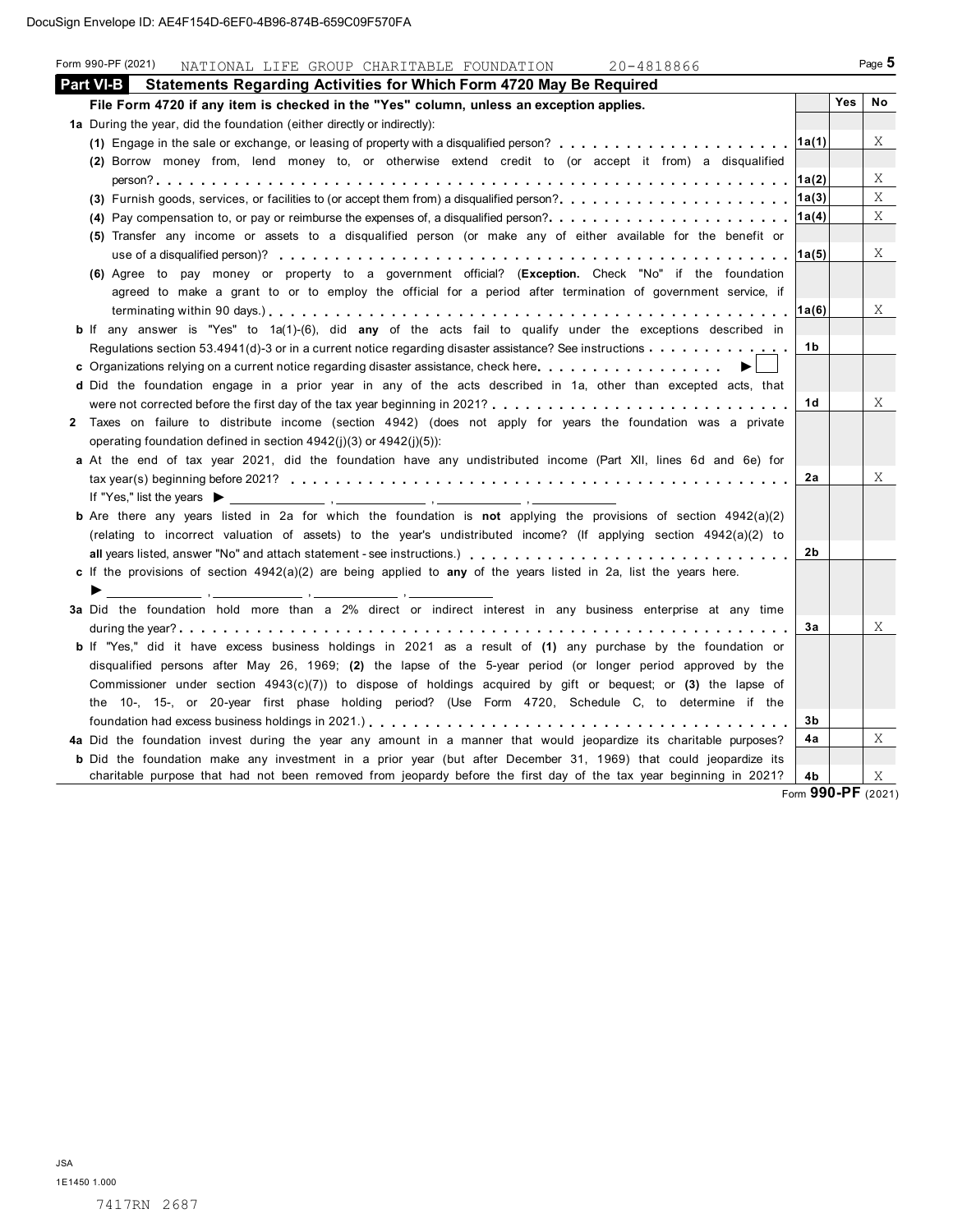|    | NATIONAL LIFE GROUP CHARITABLE FOUNDATION<br>20-4818866<br>Form 990-PF (2021)                                                      |       |            | Page $6$  |
|----|------------------------------------------------------------------------------------------------------------------------------------|-------|------------|-----------|
|    | Statements Regarding Activities for Which Form 4720 May Be Reguired (continued)<br><b>Part VI-B</b>                                |       |            |           |
| 5a | During the year, did the foundation pay or incur any amount to:                                                                    |       | <b>Yes</b> | <b>No</b> |
|    |                                                                                                                                    | 5a(1) |            | X         |
|    | (2) Influence the outcome of any specific public election (see section 4955); or to carry on, directly or                          |       |            |           |
|    |                                                                                                                                    | 5a(2) |            | X         |
|    |                                                                                                                                    | 5a(3) |            | X         |
|    | (4) Provide a grant to an organization other than a charitable, etc., organization described in section 4945(d)                    |       |            |           |
|    |                                                                                                                                    | 5a(4) |            | X         |
|    | (5) Provide for any purpose other than religious, charitable, scientific, literary, or educational purposes, or for                |       |            |           |
|    |                                                                                                                                    | 5a(5) |            | X         |
| b  | If any answer is "Yes" to 5a(1)-(5), did any of the transactions fail to qualify under the exceptions described                    |       |            |           |
|    | in Regulations section 53.4945 or in a current notice regarding disaster assistance? See instructions                              | 5b    |            |           |
| c  | Organizations relying on a current notice regarding disaster assistance, check here                                                |       |            |           |
| d  | If the answer is "Yes" to question 5a(4), does the foundation claim exemption from the tax because it                              |       |            |           |
|    |                                                                                                                                    | 5d    |            |           |
|    | If "Yes," attach the statement required by Requiations section 53.4945-5(d).                                                       |       |            |           |
| 6а | Did the foundation, during the year, receive any funds, directly or indirectly, to pay premiums on a personal                      |       |            |           |
|    |                                                                                                                                    | 6а    |            | X         |
| b  | Did the foundation, during the year, pay premiums, directly or indirectly, on a personal benefit contract?                         | 6b    |            | X         |
|    | If "Yes" to 6b, file Form 8870.                                                                                                    |       |            |           |
| 7а | At any time during the tax year, was the foundation a party to a prohibited tax shelter transaction?                               | 7а    |            | X         |
| b  | If "Yes," did the foundation receive any proceeds or have any net income attributable to the transaction?                          | 7b    |            |           |
| 8  | Is the foundation subject to the section 4960 tax on payment(s) of more than \$1,000,000 in remuneration or                        |       |            |           |
|    |                                                                                                                                    | 8     |            | X         |
|    | Information About Officers, Directors, Trustees, Foundation Managers, Highly Paid Employees,<br><b>Part VII</b><br>and Contractors |       |            |           |
|    | List all officers, directors, trustees, and foundation managers and their compensation. See instructions.                          |       |            |           |

| List all Ufficers, ullecturs, trustees, and foundation managers and their compensation. See instructions. |                                                                 |                                                       |                                                                             |                                          |  |  |  |
|-----------------------------------------------------------------------------------------------------------|-----------------------------------------------------------------|-------------------------------------------------------|-----------------------------------------------------------------------------|------------------------------------------|--|--|--|
| (a) Name and address                                                                                      | (b) Title, and average<br>hours per week<br>devoted to position | (c) Compensation<br>(If not paid,<br>enter $-0$ - $)$ | (d) Contributions to<br>employee benefit plans<br>and deferred compensation | (e) Expense account,<br>other allowances |  |  |  |
| SEE STATEMENT 1                                                                                           |                                                                 |                                                       |                                                                             |                                          |  |  |  |
|                                                                                                           |                                                                 | <b>NONE</b>                                           | <b>NONE</b>                                                                 | <b>NONE</b>                              |  |  |  |
|                                                                                                           |                                                                 |                                                       |                                                                             |                                          |  |  |  |
|                                                                                                           |                                                                 |                                                       |                                                                             |                                          |  |  |  |
|                                                                                                           |                                                                 |                                                       |                                                                             |                                          |  |  |  |
|                                                                                                           |                                                                 |                                                       |                                                                             |                                          |  |  |  |
|                                                                                                           |                                                                 |                                                       |                                                                             |                                          |  |  |  |
|                                                                                                           |                                                                 |                                                       |                                                                             |                                          |  |  |  |

#### 2 Compensation of five highest-paid employees (other than those included on line 1 - see instructions). If none, enter "NONE."

| (a) Name and address of each employee paid more than \$50,000 | (b) Title, and average<br>hours per week<br>devoted to position | (c) Compensation | (d) Contributions to<br>employee benefit<br>plans and deferred<br>compensation | (e) Expense account,<br>other allowances |
|---------------------------------------------------------------|-----------------------------------------------------------------|------------------|--------------------------------------------------------------------------------|------------------------------------------|
|                                                               |                                                                 |                  |                                                                                |                                          |
| <b>NONE</b>                                                   |                                                                 |                  |                                                                                |                                          |
|                                                               |                                                                 |                  |                                                                                |                                          |
|                                                               |                                                                 |                  |                                                                                |                                          |
|                                                               |                                                                 |                  |                                                                                |                                          |
|                                                               |                                                                 |                  |                                                                                |                                          |
|                                                               |                                                                 |                  |                                                                                |                                          |
|                                                               |                                                                 |                  |                                                                                |                                          |
|                                                               |                                                                 |                  |                                                                                |                                          |
|                                                               |                                                                 |                  |                                                                                |                                          |
| Total number of other employees paid over \$50,000            |                                                                 |                  |                                                                                | NONE                                     |
|                                                               |                                                                 |                  |                                                                                | Form 990-PF (2021)                       |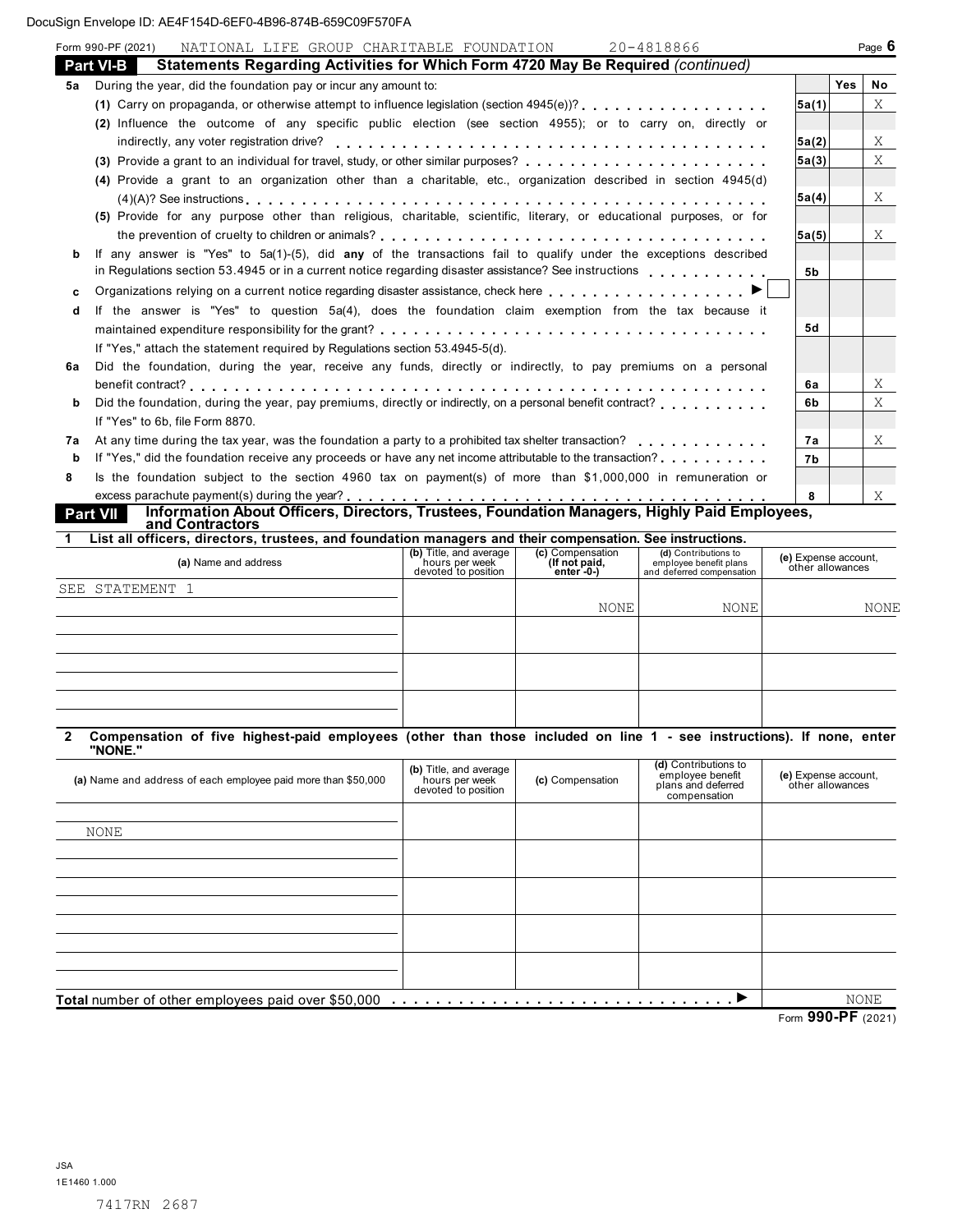| Form 990-PF (2021)<br>NATIONAL LIFE GROUP CHARITABLE FOUNDATION<br>20-4818866<br><b>Part VII</b><br>Information About Officers, Directors, Trustees, Foundation Managers, Highly Paid Employees,                                                          | Page 7             |
|-----------------------------------------------------------------------------------------------------------------------------------------------------------------------------------------------------------------------------------------------------------|--------------------|
| and Contractors (continued)                                                                                                                                                                                                                               |                    |
| Five highest-paid independent contractors for professional services. See instructions. If none, enter "NONE."<br>3                                                                                                                                        |                    |
| (a) Name and address of each person paid more than \$50,000<br>(b) Type of service                                                                                                                                                                        | (c) Compensation   |
|                                                                                                                                                                                                                                                           |                    |
| NONE                                                                                                                                                                                                                                                      |                    |
|                                                                                                                                                                                                                                                           |                    |
|                                                                                                                                                                                                                                                           |                    |
|                                                                                                                                                                                                                                                           |                    |
|                                                                                                                                                                                                                                                           |                    |
|                                                                                                                                                                                                                                                           |                    |
|                                                                                                                                                                                                                                                           |                    |
|                                                                                                                                                                                                                                                           |                    |
| ▶                                                                                                                                                                                                                                                         | <b>NONE</b>        |
| Part VIII-A<br><b>Summary of Direct Charitable Activities</b>                                                                                                                                                                                             |                    |
| List the foundation's four largest direct charitable activities during the tax year. Include relevant statistical information such as the number of<br>organizations and other beneficiaries served, conferences convened, research papers produced, etc. | Expenses           |
| 1 NONE                                                                                                                                                                                                                                                    |                    |
|                                                                                                                                                                                                                                                           |                    |
|                                                                                                                                                                                                                                                           |                    |
| 2                                                                                                                                                                                                                                                         |                    |
|                                                                                                                                                                                                                                                           |                    |
|                                                                                                                                                                                                                                                           |                    |
| з                                                                                                                                                                                                                                                         |                    |
|                                                                                                                                                                                                                                                           |                    |
|                                                                                                                                                                                                                                                           |                    |
|                                                                                                                                                                                                                                                           |                    |
|                                                                                                                                                                                                                                                           |                    |
| <b>Part VIII-B</b><br><b>Summary of Program-Related Investments (see instructions)</b>                                                                                                                                                                    |                    |
| Describe the two largest program-related investments made by the foundation during the tax year on lines 1 and 2.                                                                                                                                         | Amount             |
| 1 NONE                                                                                                                                                                                                                                                    |                    |
|                                                                                                                                                                                                                                                           |                    |
| 2                                                                                                                                                                                                                                                         |                    |
|                                                                                                                                                                                                                                                           |                    |
|                                                                                                                                                                                                                                                           |                    |
| All other program-related investments. See instructions.                                                                                                                                                                                                  |                    |
| 3 NONE                                                                                                                                                                                                                                                    |                    |
|                                                                                                                                                                                                                                                           |                    |
|                                                                                                                                                                                                                                                           |                    |
| Total. Add lines 1 through 3                                                                                                                                                                                                                              | Form 990-PF (2021) |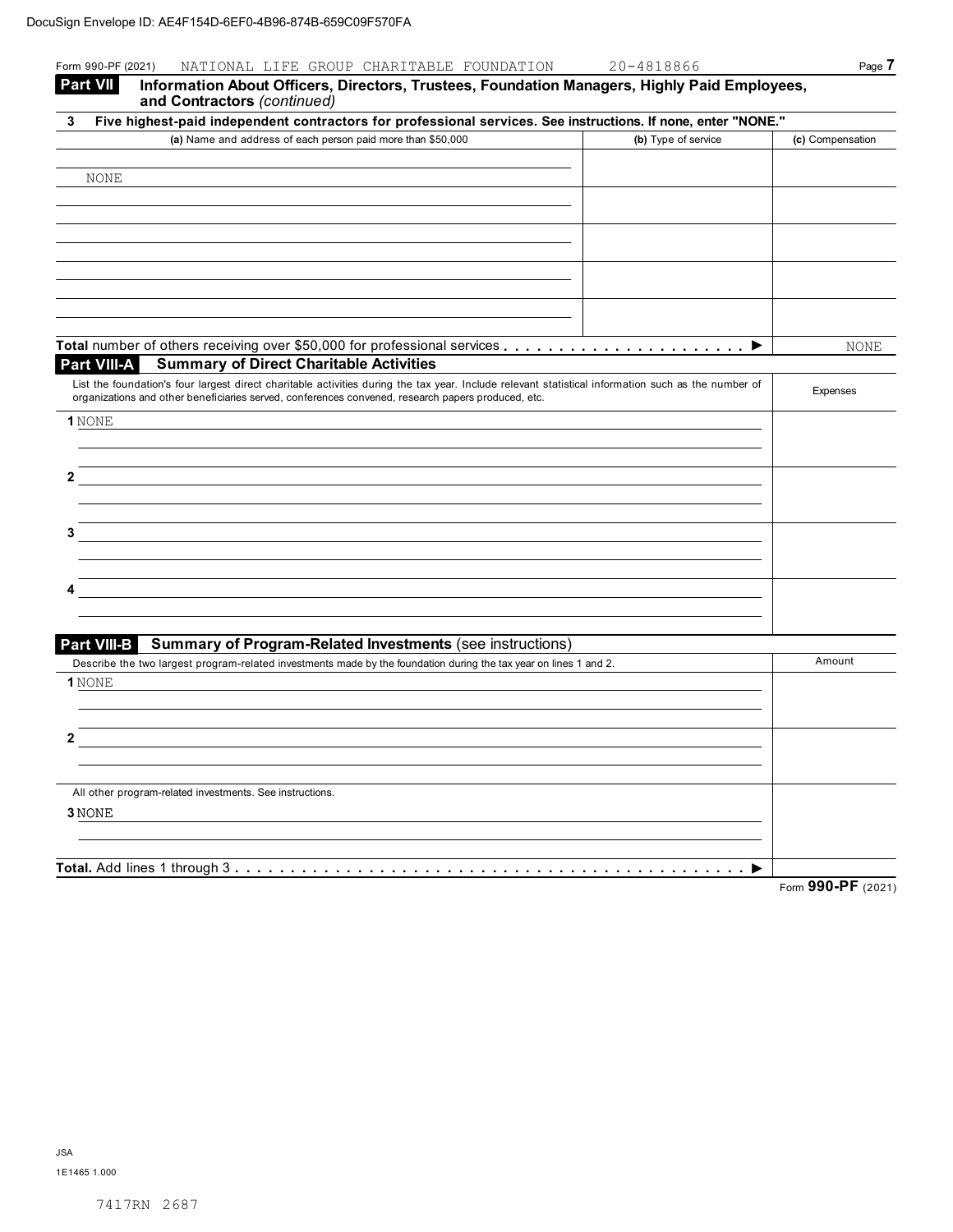|              | Form 990-PF (2021)<br>NATIONAL LIFE GROUP CHARITABLE FOUNDATION<br>20-4818866                                                                                                                                             |                         | Page 8             |
|--------------|---------------------------------------------------------------------------------------------------------------------------------------------------------------------------------------------------------------------------|-------------------------|--------------------|
|              | <b>Part IX</b><br>Minimum Investment Return (All domestic foundations must complete this part. Foreign foundations,<br>see instructions.)                                                                                 |                         |                    |
| 1            | Fair market value of assets not used (or held for use) directly in carrying out charitable, etc.,                                                                                                                         |                         |                    |
|              | purposes:                                                                                                                                                                                                                 |                         |                    |
|              | a Average monthly fair market value of securities                                                                                                                                                                         | 1a                      |                    |
|              |                                                                                                                                                                                                                           | 1b                      | 1,769,673.         |
|              |                                                                                                                                                                                                                           | 1 <sub>c</sub>          | <b>NONE</b>        |
| d            |                                                                                                                                                                                                                           | 1 <sub>d</sub>          | 1,769,673.         |
|              | e Reduction claimed for blockage or other factors reported on lines 1a and                                                                                                                                                |                         |                    |
|              | 1c (attach detailed explanation) $\ldots \ldots \ldots \ldots \ldots \ldots$                                                                                                                                              |                         |                    |
| $\mathbf{2}$ |                                                                                                                                                                                                                           | $\mathbf 2$             | NONE               |
| 3            |                                                                                                                                                                                                                           | 3                       | 1,769,673.         |
| 4            | Cash deemed held for charitable activities. Enter 1.5% (0.015) of line 3 (for greater amount, see                                                                                                                         |                         |                    |
|              |                                                                                                                                                                                                                           | $\overline{\mathbf{4}}$ | 26,545.            |
| 5            |                                                                                                                                                                                                                           | 5                       | 1,743,128.         |
| 6            |                                                                                                                                                                                                                           | 6                       | 87,156.            |
|              | Distributable Amount (see instructions) (Section 4942(j)(3) and (j)(5) private operating foundations<br>Part $X$<br>and certain foreign organizations, check here $\blacktriangleright$   and do not complete this part.) |                         |                    |
| 1            |                                                                                                                                                                                                                           | $\mathbf{1}$            | 87, 156.           |
| 2a           | Tax on investment income for 2021 from Part V, line 5. $2a$<br><b>NONE</b>                                                                                                                                                |                         |                    |
| b            | Income tax for 2021. (This does not include the tax from Part V.) $\boxed{2b}$                                                                                                                                            |                         |                    |
| c            |                                                                                                                                                                                                                           | 2 <sub>c</sub>          | NONE               |
| 3            |                                                                                                                                                                                                                           | 3                       | 87,156.            |
| 4            |                                                                                                                                                                                                                           | $\overline{\mathbf{4}}$ |                    |
| 5            |                                                                                                                                                                                                                           | 5                       | 87,156.            |
| 6            |                                                                                                                                                                                                                           | 6                       |                    |
| 7            | Distributable amount as adjusted. Subtract line 6 from line 5. Enter here and on Part XII,                                                                                                                                |                         |                    |
|              |                                                                                                                                                                                                                           | $\overline{7}$          | 87,156.            |
|              | Part XI<br><b>Qualifying Distributions (see instructions)</b>                                                                                                                                                             |                         |                    |
| 1            | Amounts paid (including administrative expenses) to accomplish charitable, etc., purposes:                                                                                                                                |                         |                    |
|              | a Expenses, contributions, gifts, etc. - total from Part I, column (d), line 26                                                                                                                                           | 1a                      | 1,864,456.         |
| b            |                                                                                                                                                                                                                           | 1 <sub>b</sub>          | <b>NONE</b>        |
| 2            | Amounts paid to acquire assets used (or held for use) directly in carrying out charitable, etc.,                                                                                                                          |                         |                    |
|              |                                                                                                                                                                                                                           | $\mathbf{2}$            | NONE               |
| 3            | Amounts set aside for specific charitable projects that satisfy the:                                                                                                                                                      |                         |                    |
|              |                                                                                                                                                                                                                           | 3a                      | <b>NONE</b>        |
| b            |                                                                                                                                                                                                                           | 3 <sub>b</sub>          | <b>NONE</b>        |
|              | Qualifying distributions. Add lines 1a through 3b. Enter here and on Part XII, line 4                                                                                                                                     | $\overline{\mathbf{4}}$ | 1,864,456.         |
|              |                                                                                                                                                                                                                           |                         | Form 990-PF (2021) |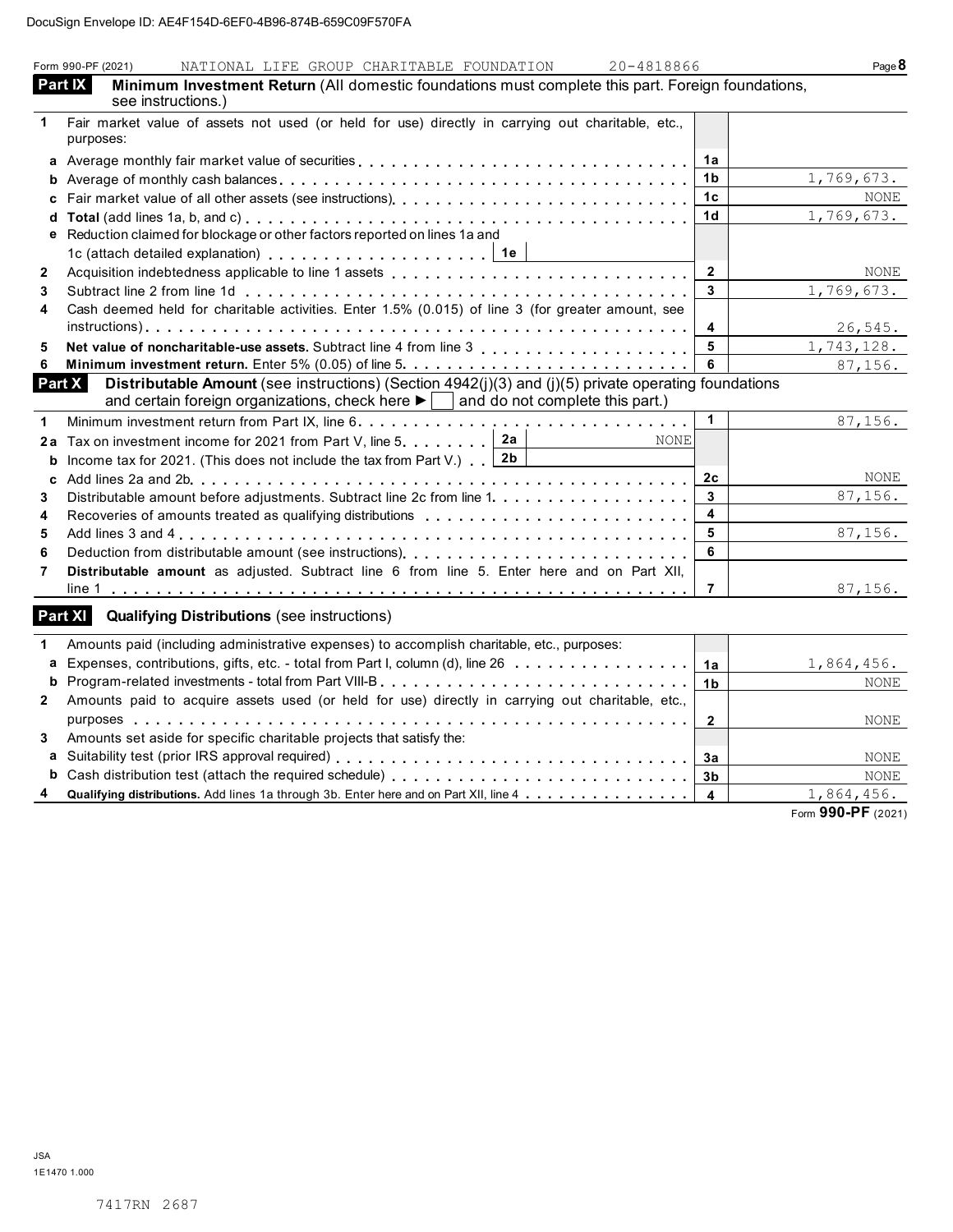### Form 990-PF (2021) NATIONAL LIFE GROUP CHARITABLE FOUNDATION 20-4818866 PAGE Page 9

**Part XII** Undistributed Income (see instructions) (a) Corpus (b) Years prior to 2020 (c) 2020 (d) 2021 1 Distributable amount for 2021 from Part X, line 7 2 Undistributed income, if any, as of the end of 2021: a Enter amount for 2020 only. . . . . . . . . . . **b** Total for prior years:  $20$   $\overline{19}$  ,  $20$   $\overline{18}$  ,  $20$   $\overline{17}$ **3** Excess distributions carryover, if any, to 2021: **a** Fotal for prior years:  $20 \perp 9$ ,  $20 \perp 9$ ,  $20 \perp 9$ ,  $20 \perp 9$ ,  $20 \perp 9$ ,  $20 \perp 9$ **a** From 2016 . . . . . .<br>**b** From 2017 . . . . . . a From 2016<br>b From 2017 ......<br>c From 2018 ...... **d** From 2017<br>**c** From 2018 ......<br>**d** From 2019 ...... d From 2019 . . . . . .<br>e From 2020 . . . . . . f Total of lines 3a through e . . . . . . . . . . . 4 Qualifying distributions for 2021 from Part XI, line 4:  $\triangleright$  \$ a Applied to 2020, but not more than line 2a . . . **b** Applied to undistributed income of prior years Applied to 2020, but not more than line 2a<br>
Applied to undistributed income of prior years<br>
(Election required - see instructions)....... c Treated as distributions out of corpus (Election Treated as distributions out of corpus (Election<br>required - see instructions)<br>equired - see instructions) **c** Treated as distributions out of corpus (Election<br>required - see instructions)<br>**d** Applied to 2021 distributable amount . . . . . . <sup>e</sup> Remaining amount distributed out of corpus 5 Excess distributions carryover applied to 2021 (If an amount appears in column (d), the same **e** Remaining amount distributed out of corpus.  $\blacksquare$ <br>Excess distributions carryover applied to 2021<br>(If an amount appears in column (d), the same<br>amount must be shown in column (a).) 6 Enter the net total of each column as indicated below: a Corpus. Add lines 3f, 4c, and 4e. Subtract line 5 **b** Prior years' undistributed income. Subtract line 4b from line 2b c Enter the amount of prior years' undistributed Eincome amount of prior years university has<br>been issued, or on which the section  $4942(a)$ <br>tax has been previously assessed  $\ldots$ ..... been issued, or on which the section 4942(a) d Subtract line 6c from line 6b. Taxable tax has been previously assessed . . . . . . . .<br>Subtract line 6c from line 6b. Taxable<br>amount - see instructions . . . . . . . . . . . . e Undistributed income for 2020. Subtract line 4a from line 2a. Taxable amount - see instructions f Undistributed income for 2021. Subtract lines 4d and 5 from line 1. This amount must be distributed in 2022. . . . . . . . . . . . . . . . 7 Amounts treated as distributions out of corpus to satisfy requirements imposed by section 170(b)(1)(F) or 4942(g)(3) (Election may be required - see instructions) . . . . . . . . . . . 8 Excess distributions carryover from 2016 not applied on line 5 or line 7 (see instructions) . . . 9 Excess distributions carryover to 2022.  $\frac{1}{2}$  applied on line 5 of line 7 (see instructions)  $\ldots$ <br>Excess distributions carryover to 2022. 10 Analysis of line 9: Subtract lines 7 and 8 from line<br>Analysis of line 9:<br>**a** Excess from 2017 Analysis of line 9:<br>**a** Excess from 2017<br>**b** Excess from 2018 **b** Excess from 2018  $\ldots$  **c** Excess from 2019  $\ldots$ d Excess from 2020 . . . e Excess from 2021 . . . 7,523,241. 87,156. NONE 788,227. 1,019,584. 1,900,821. 1,976,536. 1,838,073. 1,864,456. 1,777,300. 9,300,541. NONE 87,156. NONE NONE 788,227. 8,512,314. 1,019,584. 1,900,821. 1,976,536. 1,838,073. 1,777,300.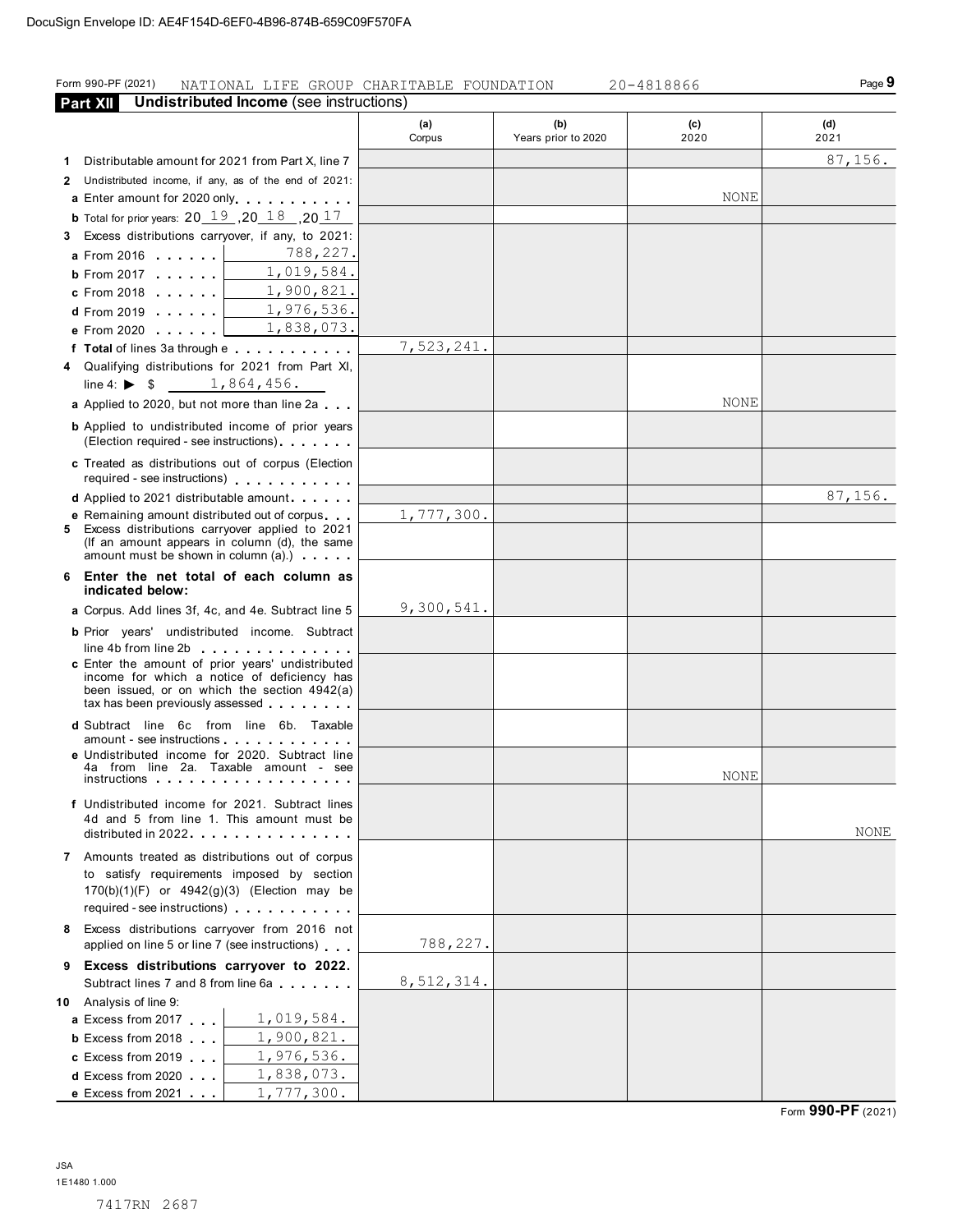|   | Form 990-PF (2021)                                                                                                                                                                                                                       | NATIONAL LIFE GROUP CHARITABLE FOUNDATION                                                                                                              |          |               | 20-4818866 |                 | Page $10$      |
|---|------------------------------------------------------------------------------------------------------------------------------------------------------------------------------------------------------------------------------------------|--------------------------------------------------------------------------------------------------------------------------------------------------------|----------|---------------|------------|-----------------|----------------|
|   | <b>Part XIII</b>                                                                                                                                                                                                                         | Private Operating Foundations (see instructions and Part VI-A, question 9)                                                                             |          |               |            |                 | NOT APPLICABLE |
|   | 1a If the foundation has received a ruling or determination letter that it is a private operating                                                                                                                                        |                                                                                                                                                        |          |               |            |                 |                |
|   | foundation, and the ruling is effective for 2021, enter the date of the ruling                                                                                                                                                           |                                                                                                                                                        |          |               |            |                 |                |
|   | <b>b</b> Check box to indicate whether the foundation is a private operating foundation described in section                                                                                                                             |                                                                                                                                                        |          |               |            | $4942(j)(3)$ or | 4942(j)(5)     |
|   | 2a Enter the lesser of the ad-                                                                                                                                                                                                           | Tax year                                                                                                                                               |          | Prior 3 years |            |                 |                |
|   | justed net income from Part                                                                                                                                                                                                              | (a) $2021$                                                                                                                                             | (b) 2020 | $(c)$ 2019    |            | $(d)$ 2018      | (e) Total      |
|   | I or the minimum investment                                                                                                                                                                                                              |                                                                                                                                                        |          |               |            |                 |                |
|   | return from Part IX for each                                                                                                                                                                                                             |                                                                                                                                                        |          |               |            |                 |                |
|   | year listed                                                                                                                                                                                                                              |                                                                                                                                                        |          |               |            |                 |                |
|   | <b>b</b> 85% (0.85) of line 2a $\ldots$                                                                                                                                                                                                  |                                                                                                                                                        |          |               |            |                 |                |
|   | C Qualifying distributions from Part                                                                                                                                                                                                     |                                                                                                                                                        |          |               |            |                 |                |
|   | XI, line 4, for each year listed                                                                                                                                                                                                         |                                                                                                                                                        |          |               |            |                 |                |
|   | <b>d</b> Amounts included in line 2c not                                                                                                                                                                                                 |                                                                                                                                                        |          |               |            |                 |                |
|   | used directly for active conduct                                                                                                                                                                                                         |                                                                                                                                                        |          |               |            |                 |                |
|   | of exempt activities<br><b>e</b> Qualifying distributions made                                                                                                                                                                           |                                                                                                                                                        |          |               |            |                 |                |
|   | directly for active conduct of                                                                                                                                                                                                           |                                                                                                                                                        |          |               |            |                 |                |
|   | exempt activities. Subtract line                                                                                                                                                                                                         |                                                                                                                                                        |          |               |            |                 |                |
| 3 | 2d from line 2c<br>Complete 3a, b, or c for the                                                                                                                                                                                          |                                                                                                                                                        |          |               |            |                 |                |
|   | alternative test relied upon:                                                                                                                                                                                                            |                                                                                                                                                        |          |               |            |                 |                |
|   | <b>a</b> "Assets" alternative test - enter:                                                                                                                                                                                              |                                                                                                                                                        |          |               |            |                 |                |
|   | (1) Value of all assets                                                                                                                                                                                                                  |                                                                                                                                                        |          |               |            |                 |                |
|   | (2) Value of assets qualifying<br>under section                                                                                                                                                                                          |                                                                                                                                                        |          |               |            |                 |                |
|   | $4942(j)(3)(B)(i)$                                                                                                                                                                                                                       |                                                                                                                                                        |          |               |            |                 |                |
|   | <b>b</b> "Endowment" alternative test-                                                                                                                                                                                                   |                                                                                                                                                        |          |               |            |                 |                |
|   | enter 2/3 of minimum invest-                                                                                                                                                                                                             |                                                                                                                                                        |          |               |            |                 |                |
|   | ment return shown in Part IX,                                                                                                                                                                                                            |                                                                                                                                                        |          |               |            |                 |                |
|   | line 6, for each year listed<br>C "Support" alternative test - enter:                                                                                                                                                                    |                                                                                                                                                        |          |               |            |                 |                |
|   | (1) Total support other than                                                                                                                                                                                                             |                                                                                                                                                        |          |               |            |                 |                |
|   | gross investment income                                                                                                                                                                                                                  |                                                                                                                                                        |          |               |            |                 |                |
|   | (interest, dividends, rents,                                                                                                                                                                                                             |                                                                                                                                                        |          |               |            |                 |                |
|   | payments on securities<br>loans (section $512(a)(5)$ ),                                                                                                                                                                                  |                                                                                                                                                        |          |               |            |                 |                |
|   | or royalties) and the set of the set of the set of the set of the set of the set of the set of the set of the set of the set of the set of the set of the set of the set of the set of the set of the set of the set of the se           |                                                                                                                                                        |          |               |            |                 |                |
|   | (2)<br>Support from general<br>public and 5 or more                                                                                                                                                                                      |                                                                                                                                                        |          |               |            |                 |                |
|   | exempt organizations as                                                                                                                                                                                                                  |                                                                                                                                                        |          |               |            |                 |                |
|   | provided in section 4942<br>$(j)(3)(B)(iii)$                                                                                                                                                                                             |                                                                                                                                                        |          |               |            |                 |                |
|   | (3) Largest amount of sup-                                                                                                                                                                                                               |                                                                                                                                                        |          |               |            |                 |                |
|   | port from an exempt                                                                                                                                                                                                                      |                                                                                                                                                        |          |               |            |                 |                |
|   | organization<br>(4) Gross investment income.                                                                                                                                                                                             |                                                                                                                                                        |          |               |            |                 |                |
|   | <b>Part XIV</b>                                                                                                                                                                                                                          |                                                                                                                                                        |          |               |            |                 |                |
|   |                                                                                                                                                                                                                                          | Supplementary Information (Complete this part only if the foundation had \$5,000 or more in assets at<br>any time during the year - see instructions.) |          |               |            |                 |                |
| 1 | <b>Information Regarding Foundation Managers:</b>                                                                                                                                                                                        |                                                                                                                                                        |          |               |            |                 |                |
|   | a List any managers of the foundation who have contributed more than 2% of the total contributions received by the foundation                                                                                                            |                                                                                                                                                        |          |               |            |                 |                |
|   | before the close of any tax year (but only if they have contributed more than \$5,000). (See section 507(d)(2).)                                                                                                                         |                                                                                                                                                        |          |               |            |                 |                |
|   |                                                                                                                                                                                                                                          |                                                                                                                                                        |          |               |            |                 |                |
|   | N/A                                                                                                                                                                                                                                      |                                                                                                                                                        |          |               |            |                 |                |
|   | <b>b</b> List any managers of the foundation who own 10% or more of the stock of a corporation (or an equally large portion of the<br>ownership of a partnership or other entity) of which the foundation has a 10% or greater interest. |                                                                                                                                                        |          |               |            |                 |                |
|   |                                                                                                                                                                                                                                          |                                                                                                                                                        |          |               |            |                 |                |
|   | N/A                                                                                                                                                                                                                                      |                                                                                                                                                        |          |               |            |                 |                |

| Information Regarding Contribution, Grant, Gift, Loan, Scholarship, etc., Programs:                                                  |
|--------------------------------------------------------------------------------------------------------------------------------------|
| Check here ►   if the foundation only makes contributions to preselected charitable organizations and does not accept                |
| unsolicited requests for funds. If the foundation makes gifts, grants, etc., to individuals or organizations under other conditions, |
| complete items 2a, b, c, and d. See instructions.                                                                                    |

a The name, address, and telephone number or email address of the person to whom applications should be addressed:

b The form in which applications should be submitted and information and materials they should include: Application must be submitted online. See attached paperwork - Statement #2

c Any submission deadlines: Application must be submitted online. See attached paperwork - Statement #2

d Any restrictions or limitations on awards, such as by geographical areas, charitable fields, kinds of institutions, or other factors: Application must be submitted online. See attached paperwork - Statement #2

Application must be submitted online. See attached paperwork - Statement #2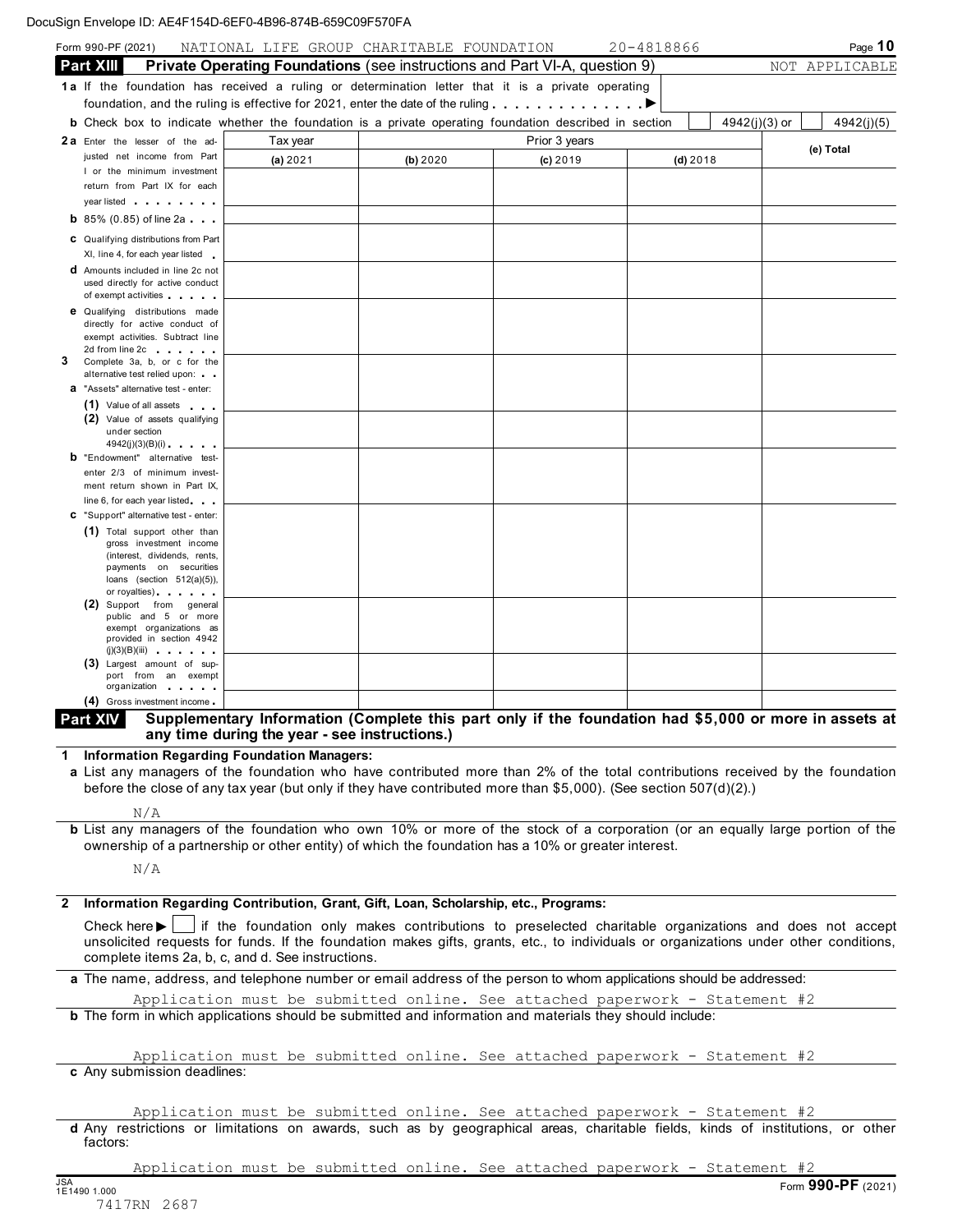### Form 990-PF (2021) NATIONAL LIFE GROUP CHARITABLE FOUNDATION 20-4818866 Page 11

| <b>Part XIV</b> Supplementary Information (continued)                                                                                                                                                                                     |  |  |                                     |            |  |  |
|-------------------------------------------------------------------------------------------------------------------------------------------------------------------------------------------------------------------------------------------|--|--|-------------------------------------|------------|--|--|
| <b>3</b> Grants and Contributions Paid During the Year or Approved for Future Payment<br>Recipient Frecipient San individual, Foundation Purpose of grand<br>Name and address (home or business) any foundation manager<br>or substantial |  |  |                                     |            |  |  |
|                                                                                                                                                                                                                                           |  |  | Purpose of grant or<br>contribution | Amount     |  |  |
|                                                                                                                                                                                                                                           |  |  |                                     |            |  |  |
| a Paid during the year                                                                                                                                                                                                                    |  |  |                                     |            |  |  |
|                                                                                                                                                                                                                                           |  |  |                                     |            |  |  |
| SEE STATEMENT 3                                                                                                                                                                                                                           |  |  |                                     | 1,864,456. |  |  |
|                                                                                                                                                                                                                                           |  |  |                                     |            |  |  |
|                                                                                                                                                                                                                                           |  |  |                                     |            |  |  |
|                                                                                                                                                                                                                                           |  |  |                                     |            |  |  |
|                                                                                                                                                                                                                                           |  |  |                                     |            |  |  |
|                                                                                                                                                                                                                                           |  |  |                                     |            |  |  |
|                                                                                                                                                                                                                                           |  |  |                                     |            |  |  |
|                                                                                                                                                                                                                                           |  |  |                                     |            |  |  |
|                                                                                                                                                                                                                                           |  |  |                                     |            |  |  |
|                                                                                                                                                                                                                                           |  |  |                                     |            |  |  |
|                                                                                                                                                                                                                                           |  |  |                                     |            |  |  |
|                                                                                                                                                                                                                                           |  |  |                                     |            |  |  |
|                                                                                                                                                                                                                                           |  |  |                                     |            |  |  |
|                                                                                                                                                                                                                                           |  |  |                                     |            |  |  |
|                                                                                                                                                                                                                                           |  |  |                                     |            |  |  |
|                                                                                                                                                                                                                                           |  |  |                                     |            |  |  |
|                                                                                                                                                                                                                                           |  |  |                                     |            |  |  |
|                                                                                                                                                                                                                                           |  |  |                                     |            |  |  |
|                                                                                                                                                                                                                                           |  |  |                                     |            |  |  |
|                                                                                                                                                                                                                                           |  |  |                                     |            |  |  |
|                                                                                                                                                                                                                                           |  |  |                                     |            |  |  |
|                                                                                                                                                                                                                                           |  |  |                                     |            |  |  |
|                                                                                                                                                                                                                                           |  |  |                                     |            |  |  |
|                                                                                                                                                                                                                                           |  |  |                                     |            |  |  |
|                                                                                                                                                                                                                                           |  |  |                                     |            |  |  |
|                                                                                                                                                                                                                                           |  |  |                                     |            |  |  |
|                                                                                                                                                                                                                                           |  |  |                                     |            |  |  |
|                                                                                                                                                                                                                                           |  |  |                                     |            |  |  |
|                                                                                                                                                                                                                                           |  |  |                                     |            |  |  |
|                                                                                                                                                                                                                                           |  |  |                                     |            |  |  |
|                                                                                                                                                                                                                                           |  |  |                                     |            |  |  |
|                                                                                                                                                                                                                                           |  |  | 3a<br>.                             | 1,864,456. |  |  |
| <b>b</b> Approved for future payment                                                                                                                                                                                                      |  |  |                                     |            |  |  |
|                                                                                                                                                                                                                                           |  |  |                                     |            |  |  |
|                                                                                                                                                                                                                                           |  |  |                                     |            |  |  |
|                                                                                                                                                                                                                                           |  |  |                                     |            |  |  |
|                                                                                                                                                                                                                                           |  |  |                                     |            |  |  |
|                                                                                                                                                                                                                                           |  |  |                                     |            |  |  |
|                                                                                                                                                                                                                                           |  |  |                                     |            |  |  |
|                                                                                                                                                                                                                                           |  |  |                                     |            |  |  |
|                                                                                                                                                                                                                                           |  |  |                                     |            |  |  |
|                                                                                                                                                                                                                                           |  |  |                                     |            |  |  |
|                                                                                                                                                                                                                                           |  |  |                                     |            |  |  |
|                                                                                                                                                                                                                                           |  |  |                                     |            |  |  |
|                                                                                                                                                                                                                                           |  |  |                                     |            |  |  |
|                                                                                                                                                                                                                                           |  |  |                                     |            |  |  |
|                                                                                                                                                                                                                                           |  |  |                                     |            |  |  |
|                                                                                                                                                                                                                                           |  |  |                                     |            |  |  |
|                                                                                                                                                                                                                                           |  |  |                                     |            |  |  |
| <u>Total</u>                                                                                                                                                                                                                              |  |  | $\rightarrow$ 3b                    |            |  |  |
|                                                                                                                                                                                                                                           |  |  |                                     |            |  |  |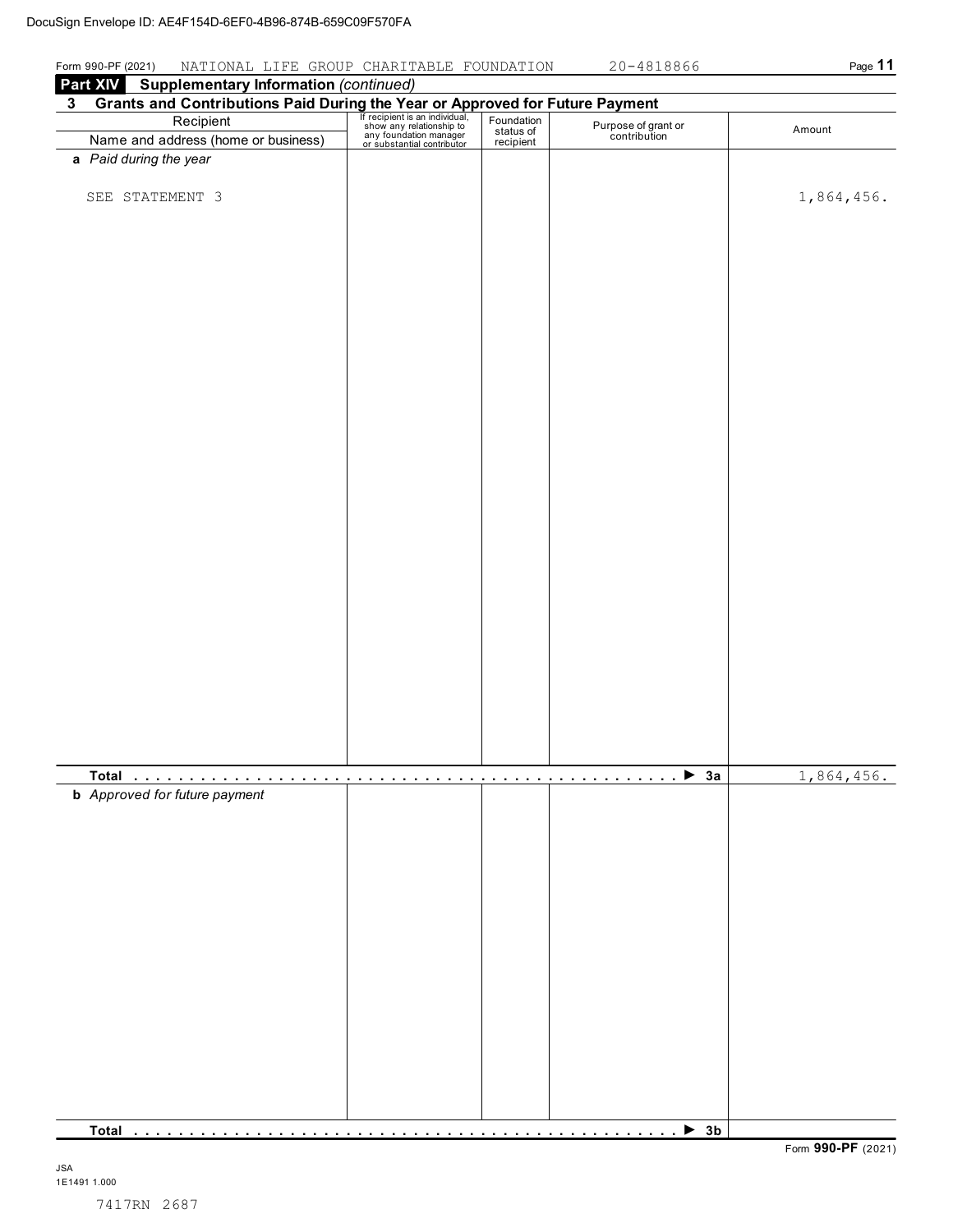| <b>Analysis of Income-Producing Activities</b><br>Part XV-A                                                                                                                                                                                                                           |                                                                           |                                              |                                                                      |        |                                             |  |
|---------------------------------------------------------------------------------------------------------------------------------------------------------------------------------------------------------------------------------------------------------------------------------------|---------------------------------------------------------------------------|----------------------------------------------|----------------------------------------------------------------------|--------|---------------------------------------------|--|
| Enter gross amounts unless otherwise indicated.                                                                                                                                                                                                                                       | Unrelated business income<br>(a)<br>(b)<br>Amount<br><b>Business code</b> |                                              | Excluded by section 512, 513, or 514<br>(c)<br>(d)<br>Exclusion code |        | (e)<br>Related or exempt<br>function income |  |
| 1 Program service revenue:<br>а<br><u> The Communication of the Communication of the Communication of the Communication of the Communication of</u><br>b<br>с<br><u> Alexandria de la contrada de la contrada de la contrada de la contrada de la contrada de la contrada de la c</u> |                                                                           |                                              |                                                                      | Amount | (See instructions.)                         |  |
| <u> 1989 - Johann Stoff, fransk politik (d. 1989)</u><br>d<br>е<br><u> Alexandria de la contrada de la contrada de la contrada de la contrada de la contrada de la contrada de la c</u><br>f<br><u> 1989 - Andrea Station Barbara, amerikan personal (h. 1989)</u>                    |                                                                           |                                              |                                                                      |        |                                             |  |
| Fees and contracts from government agencies<br>g                                                                                                                                                                                                                                      |                                                                           |                                              |                                                                      |        |                                             |  |
| 2 Membership dues and assessments                                                                                                                                                                                                                                                     |                                                                           |                                              |                                                                      |        |                                             |  |
| 3 Interest on savings and temporary cash investments -                                                                                                                                                                                                                                |                                                                           |                                              |                                                                      |        |                                             |  |
| 4 Dividends and interest from securities<br>5 Net rental income or (loss) from real estate:<br>a Debt-financed property.                                                                                                                                                              |                                                                           |                                              |                                                                      |        |                                             |  |
| <b>b</b> Not debt-financed property                                                                                                                                                                                                                                                   |                                                                           |                                              |                                                                      |        |                                             |  |
| 6 Net rental income or (loss) from personal property                                                                                                                                                                                                                                  |                                                                           |                                              |                                                                      |        |                                             |  |
| 7 Other investment income                                                                                                                                                                                                                                                             |                                                                           |                                              |                                                                      |        |                                             |  |
| 8 Gain or (loss) from sales of assets other than inventory                                                                                                                                                                                                                            |                                                                           |                                              |                                                                      |        |                                             |  |
| 9 Net income or (loss) from special events                                                                                                                                                                                                                                            |                                                                           |                                              |                                                                      |        |                                             |  |
| 10 Gross profit or (loss) from sales of inventory                                                                                                                                                                                                                                     |                                                                           |                                              |                                                                      |        |                                             |  |
| b                                                                                                                                                                                                                                                                                     |                                                                           |                                              |                                                                      |        |                                             |  |
| <u> 1989 - Johann Barn, mars and de Branch Barn, mars and de Branch Barn, mars and de Branch Barn, mars and de Br</u><br>с                                                                                                                                                            |                                                                           |                                              |                                                                      |        |                                             |  |
| d<br><u> 1989 - Johann Barn, fransk politik amerikansk politik (</u>                                                                                                                                                                                                                  |                                                                           |                                              |                                                                      |        |                                             |  |
| е                                                                                                                                                                                                                                                                                     |                                                                           |                                              |                                                                      |        |                                             |  |
| 12 Subtotal. Add columns (b), (d), and (e) $\cdots$ .                                                                                                                                                                                                                                 |                                                                           | the control of the control of the control of |                                                                      |        |                                             |  |
|                                                                                                                                                                                                                                                                                       |                                                                           |                                              |                                                                      |        |                                             |  |
| (See worksheet in line 13 instructions to verify calculations.)                                                                                                                                                                                                                       |                                                                           |                                              |                                                                      |        |                                             |  |
| Relationship of Activities to the Accomplishment of Exempt Purposes<br><b>Part XV-B</b>                                                                                                                                                                                               |                                                                           |                                              |                                                                      |        |                                             |  |
| Line No.<br>Explain below how each activity for which income is reported in column (e) of Part XV-A contributed importantly to the accomplishment<br>of the foundation's exempt purposes (other than by providing funds for such purposes). (See instructions.)<br>v                  |                                                                           |                                              |                                                                      |        |                                             |  |
|                                                                                                                                                                                                                                                                                       |                                                                           |                                              |                                                                      |        |                                             |  |
|                                                                                                                                                                                                                                                                                       |                                                                           |                                              |                                                                      |        |                                             |  |
|                                                                                                                                                                                                                                                                                       |                                                                           |                                              |                                                                      |        |                                             |  |
|                                                                                                                                                                                                                                                                                       |                                                                           |                                              |                                                                      |        |                                             |  |
|                                                                                                                                                                                                                                                                                       |                                                                           |                                              |                                                                      |        |                                             |  |
|                                                                                                                                                                                                                                                                                       |                                                                           |                                              |                                                                      |        |                                             |  |
|                                                                                                                                                                                                                                                                                       |                                                                           |                                              |                                                                      |        |                                             |  |
|                                                                                                                                                                                                                                                                                       |                                                                           |                                              |                                                                      |        |                                             |  |
|                                                                                                                                                                                                                                                                                       |                                                                           |                                              |                                                                      |        |                                             |  |
|                                                                                                                                                                                                                                                                                       |                                                                           | NOT APPLICABLE                               |                                                                      |        |                                             |  |
|                                                                                                                                                                                                                                                                                       |                                                                           |                                              |                                                                      |        |                                             |  |
|                                                                                                                                                                                                                                                                                       |                                                                           |                                              |                                                                      |        |                                             |  |
|                                                                                                                                                                                                                                                                                       |                                                                           |                                              |                                                                      |        |                                             |  |
|                                                                                                                                                                                                                                                                                       |                                                                           |                                              |                                                                      |        |                                             |  |
|                                                                                                                                                                                                                                                                                       |                                                                           |                                              |                                                                      |        |                                             |  |
|                                                                                                                                                                                                                                                                                       |                                                                           |                                              |                                                                      |        |                                             |  |
|                                                                                                                                                                                                                                                                                       |                                                                           |                                              |                                                                      |        |                                             |  |
|                                                                                                                                                                                                                                                                                       |                                                                           |                                              |                                                                      |        |                                             |  |
|                                                                                                                                                                                                                                                                                       |                                                                           |                                              |                                                                      |        |                                             |  |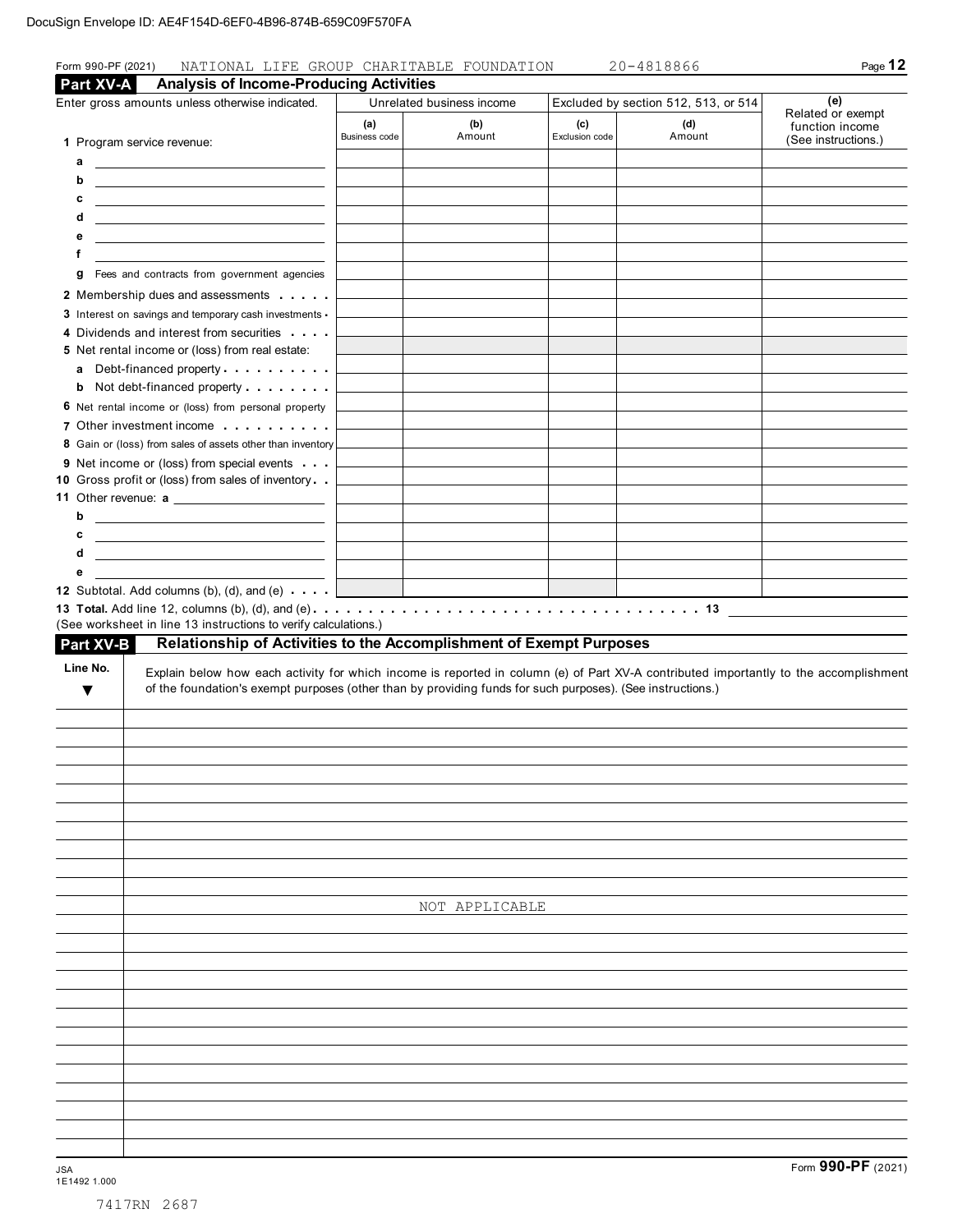DocuSign Env

| <b>Part XVI</b><br>1<br>organizations?<br><b>b</b> Other transactions:<br>(a) Line no. | <b>Organizations</b><br>$(2)$ Other assets $\ldots$ $\ldots$ $\ldots$ $\ldots$<br>value in any transaction or sharing arrangement, show in column (d) the value of the goods, other assets, or services received.<br>(b) Amount involved |                                               | Information Regarding Transfers to and Transactions and Relationships With Noncharitable Exempt<br>Did the organization directly or indirectly engage in any of the following with any other organization described<br>in section $501(c)$ (other than section $501(c)(3)$ organizations) or in section 527, relating to political<br>a Transfers from the reporting foundation to a noncharitable exempt organization of:<br>(1) Sales of assets to a noncharitable exempt organization $\ldots \ldots \ldots \ldots \ldots \ldots \ldots \ldots \ldots \ldots \ldots$<br>(2) Purchases of assets from a noncharitable exempt organization. $\ldots \ldots \ldots \ldots \ldots \ldots \ldots \ldots \ldots \ldots$<br>(4) Reimbursement arrangements $\ldots \ldots \ldots \ldots \ldots \ldots \ldots \ldots \ldots \ldots \ldots \ldots \ldots$<br>(6) Performance of services or membership or fundraising solicitations $\ldots \ldots \ldots \ldots \ldots \ldots \ldots \ldots$<br><b>c</b> Sharing of facilities, equipment, mailing lists, other assets, or paid employees. $\ldots \ldots \ldots \ldots \ldots \ldots$<br>d If the answer to any of the above is "Yes," complete the following schedule. Column (b) should always show the fair market<br>value of the goods, other assets, or services given by the reporting foundation. If the foundation received less than fair market |                                                                      |                                 | 1a(1) <br>1a(2)<br> 1b(2) <br> 1b(3) <br> 1b(4) <br>1c | Yes                     | No<br>Χ<br>X<br>Χ<br>$\bar{X}$<br>X<br>X<br>X<br>X<br>X |
|----------------------------------------------------------------------------------------|------------------------------------------------------------------------------------------------------------------------------------------------------------------------------------------------------------------------------------------|-----------------------------------------------|--------------------------------------------------------------------------------------------------------------------------------------------------------------------------------------------------------------------------------------------------------------------------------------------------------------------------------------------------------------------------------------------------------------------------------------------------------------------------------------------------------------------------------------------------------------------------------------------------------------------------------------------------------------------------------------------------------------------------------------------------------------------------------------------------------------------------------------------------------------------------------------------------------------------------------------------------------------------------------------------------------------------------------------------------------------------------------------------------------------------------------------------------------------------------------------------------------------------------------------------------------------------------------------------------------------------------------------------------------------------------------------------------------|----------------------------------------------------------------------|---------------------------------|--------------------------------------------------------|-------------------------|---------------------------------------------------------|
|                                                                                        |                                                                                                                                                                                                                                          |                                               |                                                                                                                                                                                                                                                                                                                                                                                                                                                                                                                                                                                                                                                                                                                                                                                                                                                                                                                                                                                                                                                                                                                                                                                                                                                                                                                                                                                                        |                                                                      |                                 |                                                        |                         |                                                         |
|                                                                                        |                                                                                                                                                                                                                                          |                                               |                                                                                                                                                                                                                                                                                                                                                                                                                                                                                                                                                                                                                                                                                                                                                                                                                                                                                                                                                                                                                                                                                                                                                                                                                                                                                                                                                                                                        |                                                                      |                                 |                                                        |                         |                                                         |
|                                                                                        |                                                                                                                                                                                                                                          |                                               |                                                                                                                                                                                                                                                                                                                                                                                                                                                                                                                                                                                                                                                                                                                                                                                                                                                                                                                                                                                                                                                                                                                                                                                                                                                                                                                                                                                                        |                                                                      |                                 |                                                        |                         |                                                         |
|                                                                                        |                                                                                                                                                                                                                                          | (c) Name of noncharitable exempt organization |                                                                                                                                                                                                                                                                                                                                                                                                                                                                                                                                                                                                                                                                                                                                                                                                                                                                                                                                                                                                                                                                                                                                                                                                                                                                                                                                                                                                        | (d) Description of transfers, transactions, and sharing arrangements |                                 |                                                        |                         |                                                         |
|                                                                                        |                                                                                                                                                                                                                                          |                                               |                                                                                                                                                                                                                                                                                                                                                                                                                                                                                                                                                                                                                                                                                                                                                                                                                                                                                                                                                                                                                                                                                                                                                                                                                                                                                                                                                                                                        |                                                                      |                                 |                                                        |                         |                                                         |
|                                                                                        |                                                                                                                                                                                                                                          |                                               |                                                                                                                                                                                                                                                                                                                                                                                                                                                                                                                                                                                                                                                                                                                                                                                                                                                                                                                                                                                                                                                                                                                                                                                                                                                                                                                                                                                                        |                                                                      |                                 |                                                        |                         |                                                         |
|                                                                                        |                                                                                                                                                                                                                                          |                                               |                                                                                                                                                                                                                                                                                                                                                                                                                                                                                                                                                                                                                                                                                                                                                                                                                                                                                                                                                                                                                                                                                                                                                                                                                                                                                                                                                                                                        |                                                                      |                                 |                                                        |                         |                                                         |
|                                                                                        |                                                                                                                                                                                                                                          |                                               |                                                                                                                                                                                                                                                                                                                                                                                                                                                                                                                                                                                                                                                                                                                                                                                                                                                                                                                                                                                                                                                                                                                                                                                                                                                                                                                                                                                                        |                                                                      |                                 |                                                        |                         |                                                         |
|                                                                                        |                                                                                                                                                                                                                                          |                                               |                                                                                                                                                                                                                                                                                                                                                                                                                                                                                                                                                                                                                                                                                                                                                                                                                                                                                                                                                                                                                                                                                                                                                                                                                                                                                                                                                                                                        |                                                                      |                                 |                                                        |                         |                                                         |
|                                                                                        |                                                                                                                                                                                                                                          |                                               |                                                                                                                                                                                                                                                                                                                                                                                                                                                                                                                                                                                                                                                                                                                                                                                                                                                                                                                                                                                                                                                                                                                                                                                                                                                                                                                                                                                                        |                                                                      |                                 |                                                        |                         |                                                         |
|                                                                                        |                                                                                                                                                                                                                                          |                                               |                                                                                                                                                                                                                                                                                                                                                                                                                                                                                                                                                                                                                                                                                                                                                                                                                                                                                                                                                                                                                                                                                                                                                                                                                                                                                                                                                                                                        |                                                                      |                                 |                                                        |                         |                                                         |
|                                                                                        |                                                                                                                                                                                                                                          |                                               |                                                                                                                                                                                                                                                                                                                                                                                                                                                                                                                                                                                                                                                                                                                                                                                                                                                                                                                                                                                                                                                                                                                                                                                                                                                                                                                                                                                                        |                                                                      |                                 |                                                        |                         |                                                         |
|                                                                                        |                                                                                                                                                                                                                                          |                                               |                                                                                                                                                                                                                                                                                                                                                                                                                                                                                                                                                                                                                                                                                                                                                                                                                                                                                                                                                                                                                                                                                                                                                                                                                                                                                                                                                                                                        |                                                                      |                                 |                                                        |                         |                                                         |
|                                                                                        |                                                                                                                                                                                                                                          |                                               |                                                                                                                                                                                                                                                                                                                                                                                                                                                                                                                                                                                                                                                                                                                                                                                                                                                                                                                                                                                                                                                                                                                                                                                                                                                                                                                                                                                                        |                                                                      |                                 |                                                        |                         |                                                         |
|                                                                                        |                                                                                                                                                                                                                                          |                                               |                                                                                                                                                                                                                                                                                                                                                                                                                                                                                                                                                                                                                                                                                                                                                                                                                                                                                                                                                                                                                                                                                                                                                                                                                                                                                                                                                                                                        |                                                                      |                                 |                                                        |                         |                                                         |
|                                                                                        |                                                                                                                                                                                                                                          |                                               |                                                                                                                                                                                                                                                                                                                                                                                                                                                                                                                                                                                                                                                                                                                                                                                                                                                                                                                                                                                                                                                                                                                                                                                                                                                                                                                                                                                                        |                                                                      |                                 |                                                        |                         |                                                         |
|                                                                                        |                                                                                                                                                                                                                                          |                                               | 2a Is the foundation directly or indirectly affiliated with, or related to, one or more tax-exempt organizations                                                                                                                                                                                                                                                                                                                                                                                                                                                                                                                                                                                                                                                                                                                                                                                                                                                                                                                                                                                                                                                                                                                                                                                                                                                                                       |                                                                      |                                 |                                                        |                         |                                                         |
|                                                                                        | <b>b</b> If "Yes," complete the following schedule.                                                                                                                                                                                      |                                               |                                                                                                                                                                                                                                                                                                                                                                                                                                                                                                                                                                                                                                                                                                                                                                                                                                                                                                                                                                                                                                                                                                                                                                                                                                                                                                                                                                                                        |                                                                      |                                 |                                                        | Yes $\boxed{\times}$ No |                                                         |
|                                                                                        | (a) Name of organization                                                                                                                                                                                                                 |                                               | (b) Type of organization                                                                                                                                                                                                                                                                                                                                                                                                                                                                                                                                                                                                                                                                                                                                                                                                                                                                                                                                                                                                                                                                                                                                                                                                                                                                                                                                                                               |                                                                      | (c) Description of relationship |                                                        |                         |                                                         |

|                                            | (a) Name of organization                                                                                                                                                                                    |                                                                                                            | (b) Type of organization |                    | (c) Description of relationship                                                                                                                                                                                                                                                                                              |
|--------------------------------------------|-------------------------------------------------------------------------------------------------------------------------------------------------------------------------------------------------------------|------------------------------------------------------------------------------------------------------------|--------------------------|--------------------|------------------------------------------------------------------------------------------------------------------------------------------------------------------------------------------------------------------------------------------------------------------------------------------------------------------------------|
|                                            |                                                                                                                                                                                                             |                                                                                                            |                          |                    |                                                                                                                                                                                                                                                                                                                              |
| <b>Sign</b><br><b>Here</b>                 | correct, and complete. Declaration of preparer (other than taxpayer) is based on all information of which preparer has any knowledge.<br>KEITH PHELAN<br>Signature of officer or trustee<br>E251512BB204471 | Phelar<br>Date                                                                                             | 5/5/2022<br>TAX<br>Title | OFFICER            | Under penalties of perjury, I declare that I have examined this return, including accompanying schedules and statements, and to the best of my knowledge and belief, it is true,<br>IRS<br>discuss this return<br>May<br>the<br>shown below?<br>the preparer<br>with<br>Yes $\vert$ $\times$ $\vert$ No<br>See instructions. |
| Paid<br><b>Preparer</b><br><b>Use Only</b> | Print/Type preparer's name<br>SPROUL<br>PETER J<br>Firm's name<br>Firm's address<br>BOSTON,                                                                                                                 | Preparer's signature<br>PRICEWATERHOUSECOOPERS<br>$\blacktriangleright$ 101 SEAPORT BLVD., SUITE 500<br>МA | LLP<br>02210             | Date<br>05/04/2022 | PTIN<br>$1$ if $1$<br>Check<br>self-employed<br>P01082628<br>13-4008324<br>Firm's EIN<br>▶<br>617-530-5000<br>Phone no.                                                                                                                                                                                                      |
|                                            |                                                                                                                                                                                                             |                                                                                                            |                          |                    | Form 990-PF (2021)                                                                                                                                                                                                                                                                                                           |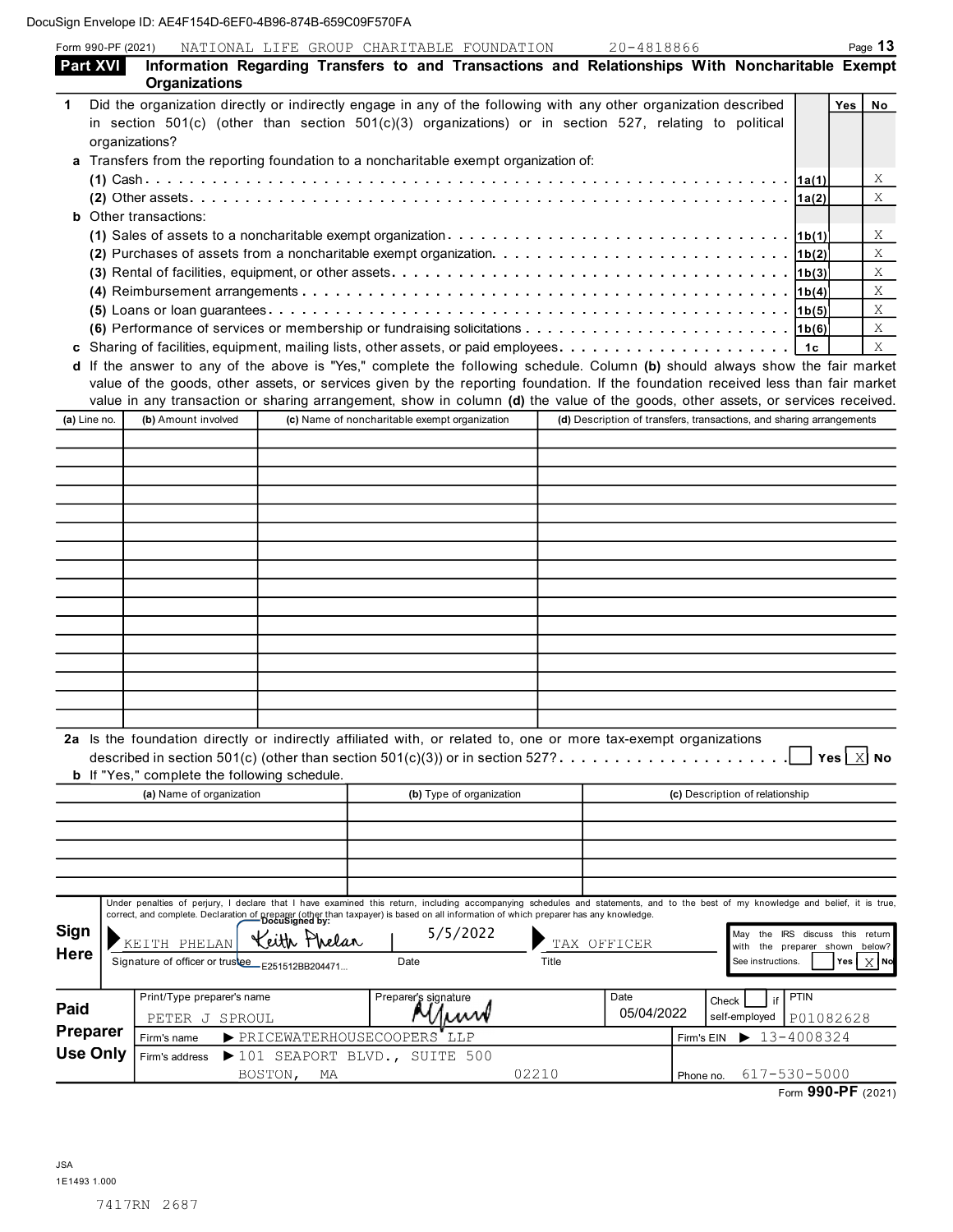#### National Life Group Charitable Foundation, Inc.

EIN 20-4818866

12/31/2021

Statement #1

Part VIII

(a) Name and Address

(b) Title and avg hrs per week

(c) Comp (d) Benefits (e) Expense

#### **OFFICERS**

| Beth Rusnock        | President & CEO                           |   |          |   |
|---------------------|-------------------------------------------|---|----------|---|
| National Life Group | Varies                                    |   |          |   |
| Gregory M. Mateja   | Vice President & Treasurer                |   |          | O |
| National Life Group | Varies                                    |   |          |   |
| Lisa F. Muller      | Vice President, Chief Counsel & Secretary | O |          | 0 |
| National Life Group | Varies                                    |   |          |   |
| Catherine C. Fisk   | Assistant Secretary                       |   |          | O |
| National Life Group | Varies                                    |   |          |   |
| David B. Soccodato  | Tax Officer                               |   | 0        | O |
| National Life Group | Varies                                    |   |          |   |
| Keith R. Phelan     | Tax Officer                               |   | $\Omega$ | O |
| National Life Group | Varies                                    |   |          |   |

#### **CORPORATE DIRECTORS**

| Thomas H. MacLeay   | Chairman        | $\Omega$ | 0 |  |
|---------------------|-----------------|----------|---|--|
| National Life Group | Varies          |          |   |  |
| Mehran Assadi       | Director        | O        | 0 |  |
| National Life Group | Varies          |          |   |  |
| <b>Beth Rusnock</b> | Director        | 0        | 0 |  |
| National Life Group | Varies          |          |   |  |
| David B. Soccodato  | Director        | $\Omega$ | O |  |
| National Life Group | Varies          |          |   |  |
| Nimesh Mehta        | <b>Director</b> | 0        | 0 |  |
| National Life Group | Varies          |          |   |  |
| Dawn Minter         | Director        | $\Omega$ | 0 |  |
| National Life Group | Varies          |          |   |  |
| Scott Rogers        | Director        | 0        | 0 |  |
| National Life Group | Varies          |          |   |  |